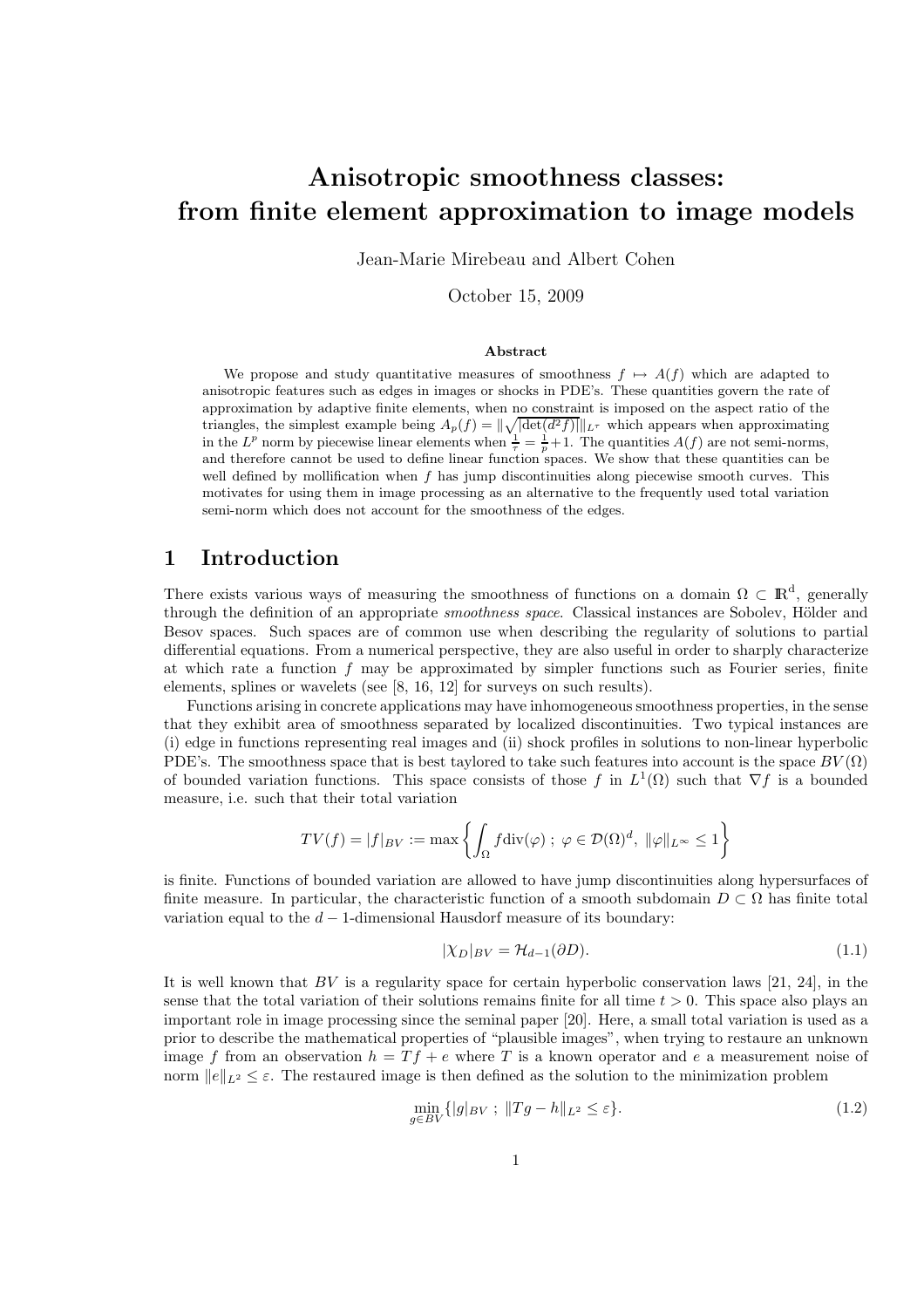From the point of view of approximation theory, it was shown in [11, 10] that the space  $BV$  is almost characterized by expansions in wavelet bases. For example, in dimension  $d = 2$ , if  $f = \sum d_{\lambda} \psi_{\lambda}$  is an expansion in a tensor-product  $L^2$ -orthonormal wavelet basis, one has

$$
(d_{\lambda}) \in \ell^1 \Rightarrow f \in BV \Rightarrow (d_{\lambda}) \in w\ell^1,
$$

where  $w\ell^1$  is the space of weakly summable sequences. The fact that the wavelet coefficients of a BV function are weakly summable implies the convergence estimate

$$
||f - f_N||_{L^2} \le CN^{-1/2} |f|_{BV},\tag{1.3}
$$

where  $f_N$  is the *nonlinear* approximation of f obtained by retaining the N largest coefficients in its wavelet expansion. Such approximation results have been further used in order to justify the performance of compression or denoising algorithms based on wavelet thresholding [9, 18, 17].

In recent years, it has been observed that the space  $BV$  (and more generally classical smoothness spaces) do not provide a fully satisfactory description of piecewise smooth functions arising in the above mentionned applications. Indeed, formula (1.1) reveals that the total variation only takes into account the *size* of the sets of discontinuities and not their geometric *smoothness*. In image processing, this means that the set of bounded variation images does not make the distinction between smooth and non-smooth edges as long as they have finite length.

The fact that edges have some geometric smoothness can be exploited in order to study approximation procedures which outperform wavelet thresholding in terms of convergence rates. For instance, it is easy to prove that if  $f = \chi_D$  where D is a bidimensional domain with smooth boundary, one can find a sequence of triangulations  $T_N$  with N triangles such that the convergence estimate

$$
||f - I_{\mathcal{T}_N} f||_{L^2} \leq CN^{-1},\tag{1.4}
$$

holds, where  $I<sub>T</sub>$  denotes the piecewise linear interpolation operator on a triangulation T. Other methods are based on thresholding a decomposition of the function in bases or frames which differ from classical wavelets, see e.g.  $[5, 25, 2]$ . These methods also yield improvements over  $(1.3)$  similar to  $(1.4)$ . The common feature in all these approaches is that they achieve *anisotropic refinement* near the edges. For example, in order to obtain the estimate  $(1.4)$ , the triangulation  $\mathcal{T}_N$  should include a thin layer of triangles which approximates the boundary  $\partial D$ . These triangles typically have size  $N^{-2}$  in the normal direction to  $\partial D$  and  $N^{-1}$  in the tangential direction, and are therefore highly anisotropic.

Intuitively, these methods are well adapted to functions which have anisotropic smoothness properties in the sense that their local variation is significantly stronger in one direction. Such properties are not well described by classical smoothness spaces such as  $BV$ , and a natural question to ask is therefore:

#### *What type of smoothness properties govern the convergence rate of anisotropic refinement methods and how can one quantify these properties ?*

The goal of this paper is to answer this question, by proposing and studying measures of smoothness which are suggested by recent results on anisotropic finite element approximation [3, 7]. Before going further, let us mention several existing approaches which have been developed for describing and quantifying anisotropic smoothness, and explain their limitations.

- 1. The so-called *mixed smoothness* classes have been introduced and studied in order to describe functions which have a different order of smoothness in each coordinate, see e.g. [27, 29]. These spaces are therefore not adapted to our present goal since the anisotropic smoothness that we want to describe may have prefered directions that are not aligned with the coordinate axes and that may vary from one point to another (for example an image with a curved edge).
- 2. Anisotropic smoothness spaces with more general and locally varying directions have been investigated in [22]. Yet, in such spaces the amount of smoothness in different directions at each point is still fixed in advance and therefore again not adapted to our goal, since this amount may differ from one function to another (for example two images with edges located at different positions).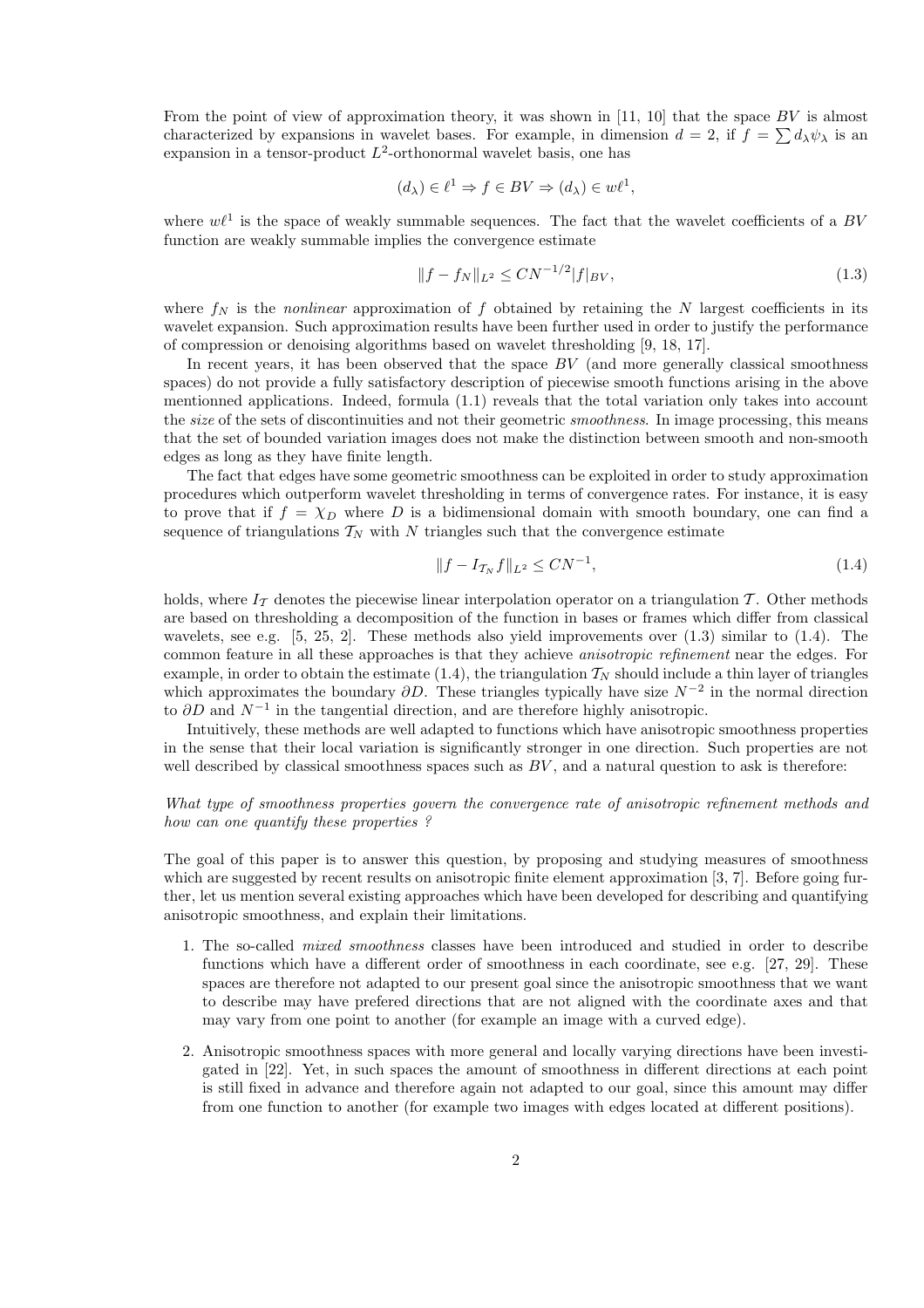- 3. A class of functions which is often used to study the convergence properties of anotropic approximation methods is the family of  $C^m - C^n$  *cartoon images*, i.e. functions which are  $C^m$  smooth on a finite number of subdomains  $(\Omega_i)_{i=1,\dots,k}$  separated by a union of discontinuity curves  $(\Gamma_i)_{i=1,\dots,k}$ that are  $C<sup>n</sup>$  smooth. The defects of this class are revealed when searching for simple expression that quantifies the amount of smoothness in this sense. A natural choice is to take the supremum of all  $C^m(\Omega_i)$  norms of f and  $C^n$  norms of the normal parametrization of  $\Gamma_j$ . We then observe that this quantity is unstable in the sense that it becomes extremely large for blurry images obtained by convolving a cartoon image by a mollifier  $\varphi_{\delta} = \frac{1}{\delta^2} \varphi(\frac{1}{h})$  as  $\delta \to 0$ . In addition, this quantity does not control the number of subdomains in the partition.
- 4. A recent approach proposed in [13] defines anisotropic smoothness through the geometric smoothness properties of the *level sets* of the function f. In this approach the measure of smoothness is not simple to compute directly from  $f$  since it involves each of its level sets and a smoothness measure of their local parametrization.

The results of  $[3, 7]$  describe the  $L^p$ -error of piecewise linear interpolation by an optimally adapted triangulation of at most N elements, when f is a  $C^2$  function of two variables. This error is defined as

$$
\sigma_N(f)_p := \inf_{\#(T) \le N} \|f - I_T f\|_{L^p}.
$$

It is shown in [3] that

$$
\limsup_{N \to +\infty} N \sigma_N(f)_p \le C A_p(f),\tag{1.5}
$$

where C is an absolute constant and

$$
A_p(f) := \|\sqrt{|\det(d^2 f)|}\|_{L^{\tau}}, \ \ \frac{1}{\tau} = 1 + \frac{1}{p}.\tag{1.6}
$$

Moreover, this estimate is known to be optimal in the sense that  $\liminf_{N\to+\infty}N\sigma_N(f)_p\geq cA_p(f)$  also holds, under some mild restriction on the class of triangulations in which one selects the optimal one. These results were recently extended in [26] to the case of higher order finite elements and space dimension  $d > 2$ , for which one can identify similar measures  $f \mapsto A(f)$  governing the convergence estimate. Such quantities thus constitute natural candidates to measure anisotropic smoothness properties. Note that  $A_p(f)$  is not a semi-norm due to the presence of the determinant in (1.6), and in particular the quasitriangle inequality  $A_p(f+q) \leq C(A_p(f) + A_p(q))$  does not hold even with  $C > 1$ .

Our paper is organized as follows. We begin in  $\S2$  by a brief account of the available estimates on anisotropic finite element interpolation, and we recall in particular the argument that leads to (1.5) with the quantity  $A_p(f)$  defined by (1.6).

Since  $A_p(f)$  is not a norm, we cannot associate a linear smoothness space to it by a standard completion process. We are thus facing a difficulty in extending the definition of  $A_p(f)$  to functions which are not  $C<sup>2</sup>$ -smooth and in particular to cartoon images such as in item 3 above. Since we know from (1.4) that for such cartoon images the  $L^2$  error of adaptive piecewise linear interpolation decays like  $N^{-1}$ , we would expect that the quantity

$$
A_2(f) = \|\sqrt{|\det(d^2 f)|}\|_{L^{2/3}},
$$

corresponding to the case  $p = 2$  can be properly defined for piecewise smooth functions. We address this difficulty in §3 by a regularization process: if  $f$  is a cartoon image we introduce its regularized version

$$
f_{\delta} := f * \varphi_{\delta},\tag{1.7}
$$

where  $\varphi_{\delta} = \frac{1}{\delta^2} \varphi(\frac{1}{h})$  is a standard mollifier. Our main result is the following: for any cartoon image f of  $C^2 - C^2$  type, the quantity  $A_2(f_\delta)$  remains uniformly bounded as  $\delta \to 0$  and one has

$$
\lim_{\delta \to 0} A_2(f_\delta)^{2/3} = \sum_{i=1}^k \int_{\Omega_i} \left| \sqrt{|\det(d^2 f)|} \right|^{2/3} + C(\varphi) \sum_{j=1}^l \int_{\Gamma_j} |[f](s)|^{2/3} |\kappa(s)|^{1/3} ds, \tag{1.8}
$$

where  $[f](s)$  and  $\kappa(s)$  respectively denote the jump of f and the curvature of  $\Gamma_i$  at the point s, and where  $C(\varphi)$  is a constant that only depends on the choice of the mollifier. This constant can be shown to be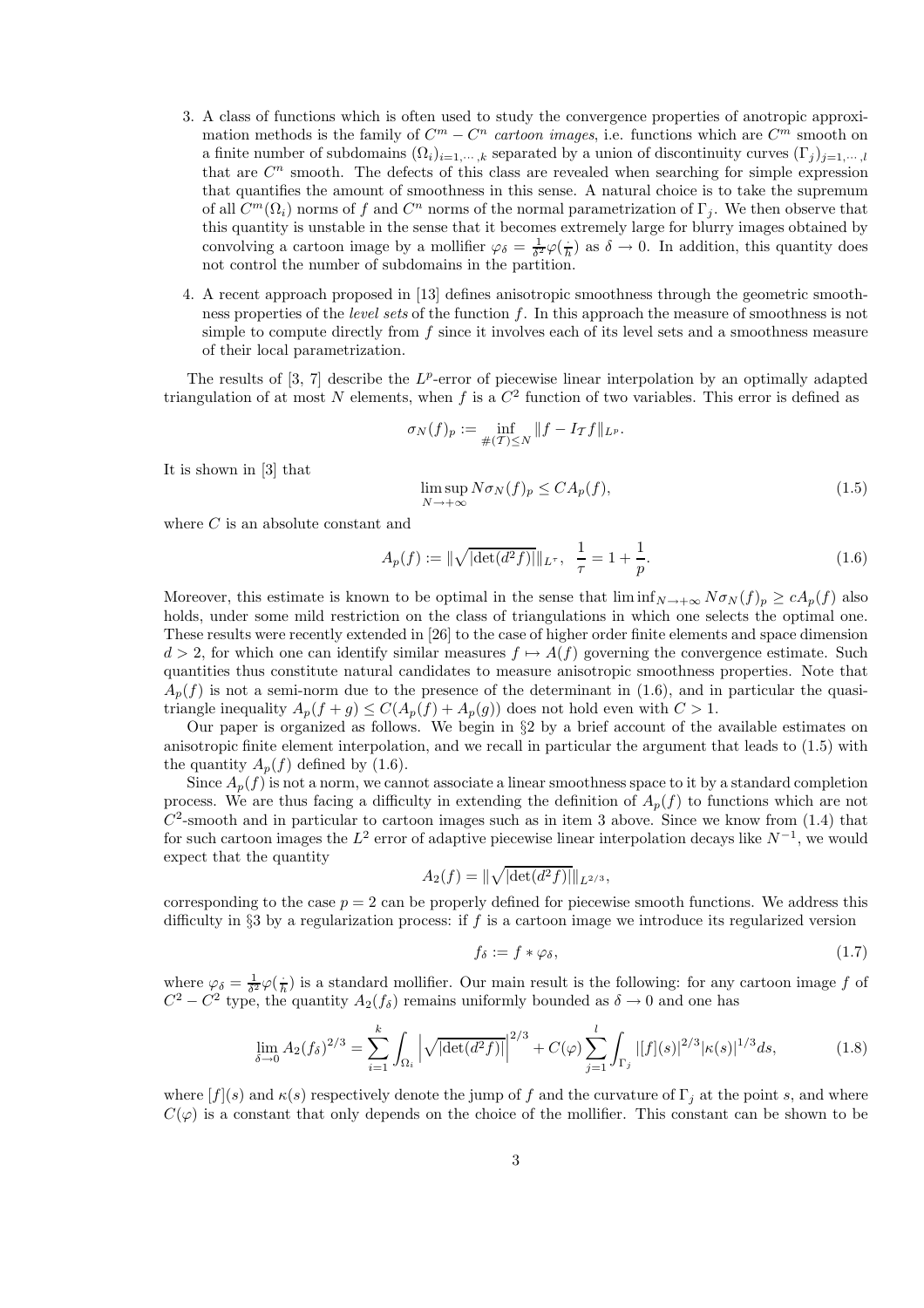uniformly bounded by below for the class of radially decreasing mollifiers. This result reveals that  $A_2(f)$ is stable under regularization of cartoon images (in contrast to the measure of smoothness described in item 3 above). We also discuss the behaviour of  $A_p$  when  $p \neq 2$ .

These results lead us in §4 to a comparison between the quantity  $A_2(f)$  and the total variation  $TV(f)$ . We also make some remarks on the existing links between the limit expression in  $(1.8)$  and classical results on adaptive approximation of curves, as well as with operators of affine-invariant image processing which also involve the power 1/3 of the curvature.

We devote  $\S 5$  to numerical tests performed on cartoon images that illustrate the validity of our results and we describe in §6 the extension of our results to finite elements of higher degree and higher space dimensions. Concluding remarks and perspectives of our work are given in §7.

### 2 Anisotropic finite element approximation

A standard estimate in finite element approximation states that if  $f \in W^{2,p}(\Omega)$  then

$$
||f - I_{\mathcal{T}_h} f||_{L^p} \leq Ch^2 ||d^2 f||_{L^p},
$$

where  $\mathcal{T}_h$  is a triangulation of mesh size  $h := \max_{T \in \mathcal{T}_h} \text{diam}(T)$ . If we restrict our attention to a family *quasi-uniform* triangulations, h is linked with the complexity  $N := \#(\mathcal{T}_h)$  according to

$$
C_1h^{-2} \le N \le C_2h^{-2}
$$

Therefore, denoting by  $\sigma_N^{\text{unif}}(f)_{L^p}$  the  $L^p$  approximation by quasi-uniform triangulations of cardinality N, we can re-express the above estimate as

$$
\sigma_N^{\text{unif}}(f)_{L^p} \le CN^{-1} \|d^2 f\|_{L^p}.
$$
\n(2.9)

In order to explain how this estimate can be improved when using adaptive partitions, we first give some heuristic arguments which are based on the assumption that on each triangle  $T$  the relative variation of  $d^2f$  is small so that it can be considered as constant over T, which means that f coincides with a quadratic function  $q_T$  on each T. Denoting by  $I_T$  the local interpolation operator on a triangle T and by  $e_T(f)_p := ||f - I_T f||_{L^p(T)}$  the local  $L^p$  error, we thus have according to this heuristics

$$
||f - I_Tf||_{L^p} = \left(\sum_{T \in \mathcal{T}} e_T(f)_p^p\right)^{\frac{1}{p}} = \left(\sum_{T \in \mathcal{T}} e_T(q_T)_p^p\right)^{\frac{1}{p}}
$$

We are thus led to study the local interpolation error  $e_T(q)_p$  when  $q \in \mathbb{P}_2$  is a a quadratic polynomial. Denoting by  $q$  the homogeneous part of  $q$ , we remark that

$$
e_T(q)_p = e_T(\mathbf{q})_p.
$$

We optimize the shape of T with respect to the quadratic form  $\bf{q}$  by introducing a function  $K_p$  defined on the space of quadratic forms by

$$
K_p(\mathbf{q}) := \inf_{|T|=1} e_T(\mathbf{q})_p,
$$

where the infimum is taken among all triangles of area 1. It is easily seen that  $e_T(\mathbf{q})_p$  is invariant by translation of  $T$  and so is therefore the minimizing triangle if it exists. By homogeneity, it is also easily seen that

$$
\inf_{|T|=a} e_T(\mathbf{q})_p = a^{\frac{1}{\tau}} K_p(\mathbf{q}), \ \ \frac{1}{\tau} = \frac{1}{p} + 1,
$$

and that the minimizing triangle of area  $a$  is obtained by rescaling the minimizing triangle of area 1 if it exists. Finally, it is easily seen that if  $\varphi$  is an invertible linear transform

$$
K_p(\mathbf{q} \circ \varphi) = |\det(\varphi)| K_p(\mathbf{q}),
$$

and that the minimizing triangle of area  $|\text{det}(\varphi)|^{-1}$  for  $\mathbf{q} \circ \varphi$  is obtained by application of  $\varphi^{-1}$  to the minimizing triangle of area 1 for **q** if it exists. If det(**q**)  $\neq$  0, there exists a  $\varphi$  such that **q**  $\circ \varphi$  is either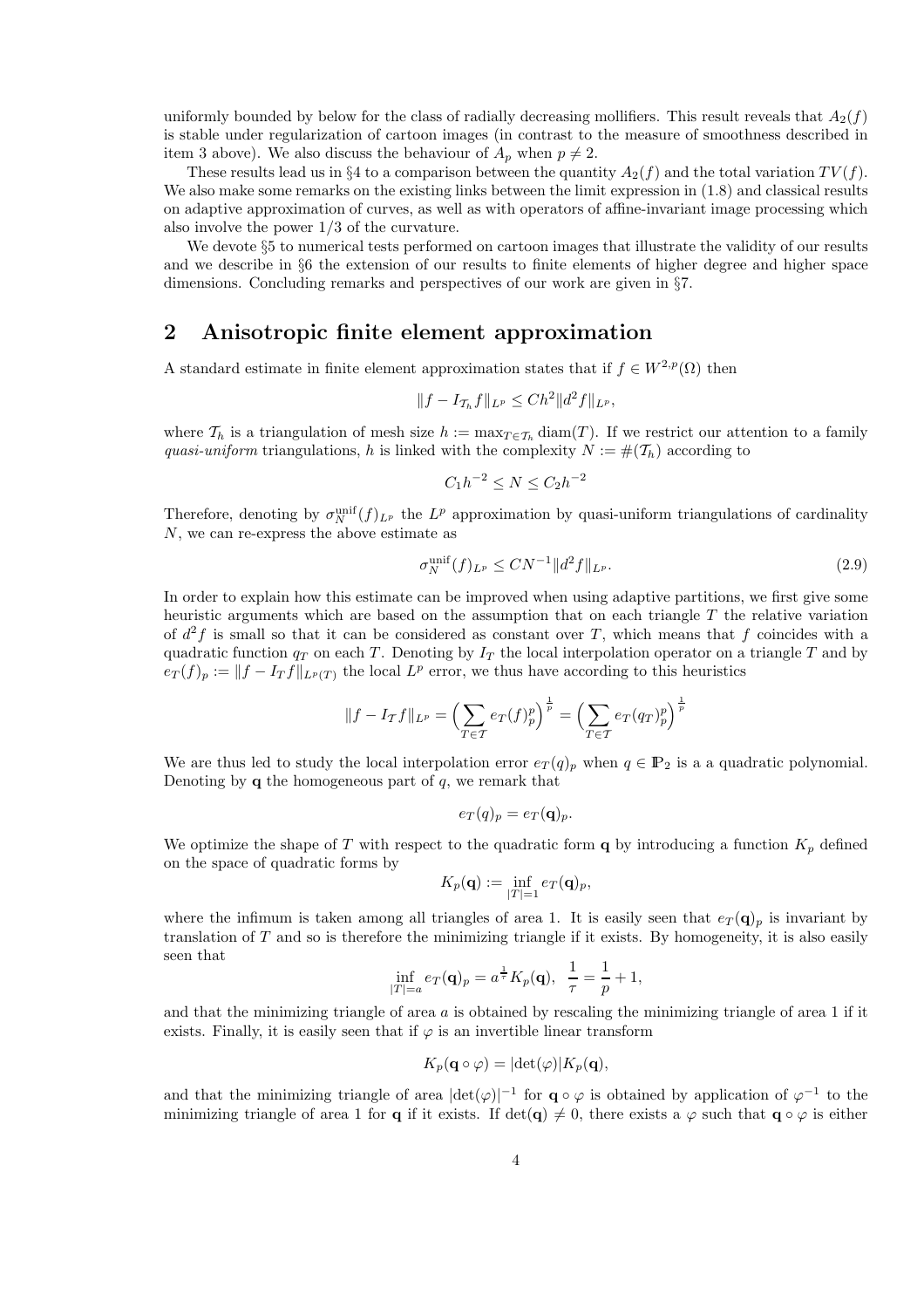$x^2 + y^2$  or  $x^2 - y^2$  up a sign change, and we have  $|\text{det}(\mathbf{q})| = |\text{det}(\varphi)|^{-2}$ . It follows that  $K_p(\mathbf{q})$  has the simple form

$$
K_p(\mathbf{q}) = \sigma |\det(\mathbf{q})|^{1/2},\tag{2.10}
$$

where  $\sigma$  is a constant equal to  $K_p(x^2 + y^2)$  if  $\det(\mathbf{q}) > 0$  and to  $K_p(x^2 - y^2)$  if  $\det(\mathbf{q}) < 0$ . One easily checks that this equality also holds when  $\det(\mathbf{q}) = 0$  in which case  $K_p(\mathbf{q}) = 0$ .

Assuming that the triangulation  $\mathcal T$  is such that all its triangles  $\mathcal T$  have optimized shape in the above sense with respect to the quadratic form  $\mathbf{q}_T$  associated with  $q_T$ , we thus have for all triangle  $T \in \mathcal{T}$ 

$$
e_T(f)_p = e_T(\mathbf{q}_T)_p = |T|^{\frac{1}{\tau}} K_p(\mathbf{q}_T) = \left\| K_p\left(\frac{d^2 f}{2}\right) \right\|_{L^\tau(T)}.
$$

since we have assumed  $\frac{d^2f}{2} = \mathbf{q}_T$  on T. In order to optimize the trade-off between the global error and the complexity  $N = \#(\mathcal{T})$ , we apply the principle of *error equidistribution*: the triangles T have area such that all errors  $e_T(\mathbf{q}_T)_p$  are equal i.e.  $e_T(\mathbf{q}_T)_p = \eta$  for some  $\eta > 0$  independent of T. It follows that

$$
N\eta^{\tau} \le \left\| K_p\left(\frac{d^2f}{2}\right) \right\|_{L^{\tau}(\Omega)}^{\tau},
$$

and therefore

$$
\sigma_N(f)_p \leq ||f - I_Tf||_{L^p} \leq N^{1/p}\eta \leq \left\|K_p\left(\frac{d^2f}{2}\right)\right\|_{L^{\tau}(\Omega)}N^{-1},
$$

which according to  $(2.10)$  implies

$$
\sigma_N(f)_p \le CN^{-1}A_p(f),\tag{2.11}
$$

with  $A_n$  defined as in (1.6).

The estimate (2.11) is too optimistic to be correct: if f is a univariate function then  $A_p(f) = 0$ while  $\sigma_N(f)_p$  may not vanish. In a rigourous derivation such as in [3], one observes that if  $f \in C^2$ , the replacement of  $d^2 f$  by a constant over T induces an error which becomes negligible only when the triangles are sufficiently small, and therefore a correct statement is that for any  $\varepsilon > 0$  there exists  $N_0 = N_0(f, \varepsilon)$ such that

$$
\sigma_N(f)_p \le N^{-1} \left( \left\| K_p\left(\frac{d^2 f}{2}\right) \right\|_{L^\tau(\Omega)} + \varepsilon \right),\tag{2.12}
$$

for all  $N \geq N_0$ , i.e.

$$
\limsup_{N \to +\infty} N \sigma_N(f)_p \le \left\| K_p\left(\frac{d^2 f}{2}\right) \right\|_{L^\tau(\Omega)}\tag{2.13}
$$

which according to  $(2.10)$  implies  $(1.5)$ .

#### 3 Piecewise smooth functions and images

As already observed, the quantities  $A_p(f)$  are well defined for functions  $f \in C^2$ , but we expect that they should in some sense also be well defined for functions representing  $C^2 - C^2$  "cartoon images" when  $p \leq 2$ . We first give a precise definition of such functions.

Definition 3.1 *A cartoon function on a set* Ω *is a function almost everywhere of the form*

$$
f = \sum_{1 \le i \le k} f_i \chi_{\Omega_i},
$$

where the  $\Omega_i$  are disjoint open sets with piecewise  $C^2$  boundary, no cusps (i.e. satisfying an interior and *exterior cone condition*), and such that  $\overline{\Omega} = \bigcup_{i=1}^{k} \overline{\Omega}_i$ , and where for each  $1 \leq i \leq k$ , the function  $f_i$  is  $C^2$ *on a neighbourhood of*  $\overline{\Omega_i}$ *.*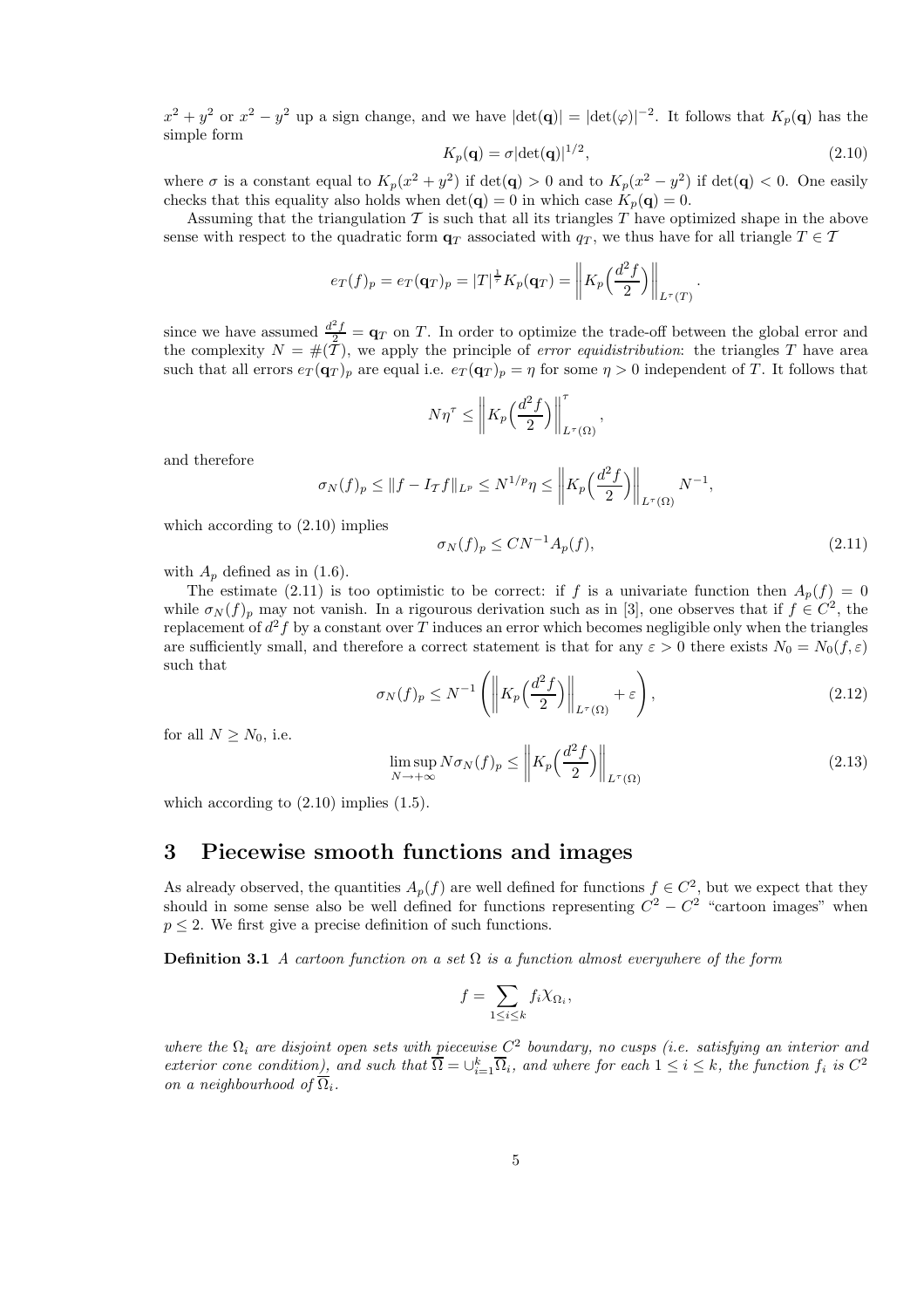Let us consider a fixed cartoon function f on a polygonal domain  $\Omega$  associated with a partition  $(\Omega_i)_{1\leq i\leq k}$ . We define

$$
\Gamma := \bigcup_{1 \le i \le k} \partial \Omega_i,\tag{3.14}
$$

the union of the boundaries of the  $\Omega_i$ . The above definition implies that  $\Gamma$  is the disjoint union of a finite set of points  $P$  and a finite number of open curves  $(\Gamma_i)_{1 \leq i \leq l}$ .

$$
\Gamma = \left(\bigcup_{1 \leq i \leq l} \Gamma_i\right) \cup \mathcal{P}.
$$

Furthermore for all  $1 \leq i < j \leq l$ , we may impose that  $\overline{\Gamma}_i \cap \overline{\Gamma}_j \subset \mathcal{P}$  (this may be ensured by a splitting of some of the  $\Gamma_i$  if necessary).

We now consider the piecewise linear interpolation  $I_{\mathcal{T}_N} f$  of f on a triangulation  $\mathcal{T}_N$  of cardinality N. We distinguish two types of elements of  $\mathcal{T}_N$ . A triangle  $T \in \mathcal{T}_N$  is called "regular" if  $T \cap \Gamma = \emptyset$ , and we denote the set of such triangles by  $T_N^r$ . Other triangles are called "edgy" and their set is denoted by  $T_N^e$ . We can thus split  $\Omega$  according to

$$
\Omega := (\cup_{T \in \mathcal{T}_N^r} T) \cup (\cup_{T \in \mathcal{T}_N^e} T) = \Omega_N^r \cup \Omega_N^e.
$$

We split accordingly the  $L^p$  interpolation error into

$$
||f - I_{\mathcal{T}_N} f||_{L^p(\Omega)}^p = \int_{\Omega_N^r} |f - I_{\mathcal{T}_N} f|^p + \int_{\Omega_N^e} |f - I_{\mathcal{T}_N} f|^p.
$$

We may use  $\mathcal{O}(N)$  triangles in  $\mathcal{T}_N^e$  and  $\mathcal{T}_N^r$  (for example  $N/2$  in each set). Since f has discontinuities along Γ, the  $L^{\infty}$  interpolation error on  $\Omega_N^e$  does not tend to zero and  $\mathcal{T}_N^e$  should be chosen so that  $\Omega_N^e$  has the aspect of a thin layer around Γ. Since Γ is a finite union of  $C^2$  curves, we can build t of width  $\mathcal{O}(N^{-2})$  and therefore of global area  $|\Omega_N^e| \leq CN^{-2}$ , by choosing long and thin triangles in  $\mathcal{T}_N^e$ . On the other hand, since f is uniformly  $C^2$  on  $\Omega_N^r$ , we may choose all triangles in  $\mathcal{T}_N^r$  of regular shape and diameter  $h_T \leq CN^{-1/2}$ . Hence we obtain the following heuristic error estimate, for a well designed anisotropic triangulation:

$$
\begin{array}{rcl}\n\|f - I_{\mathcal{T}_N} f\|_{L^p(\Omega)} & = & \left( \|f - I_{\mathcal{T}_N} f\|_{L^p(\Omega_N^r)}^p + \|f - I_{\mathcal{T}_N} f\|_{L^p(\Omega_N^e)}^p \right)^{1/p} \\
& \leq & \left( \|f - I_{\mathcal{T}_N} f\|_{L^\infty(\Omega_N^r)}^p |\Omega_N^r| + \|f - I_{\mathcal{T}_N} f\|_{L^\infty(\Omega_N^e)}^p |\Omega_N^e| \right)^{1/p} \\
& \leq & C(N^{-p} + N^{-2})^{1/p},\n\end{array}
$$

and therefore

$$
||f - I_{\mathcal{T}_N} f||_{L^p(\Omega)} \le CN^{-\min\{1, 2/p\}},
$$
\n(3.15)

where the constant C depends on  $||d^2f||_{L^{\infty}(\Omega\backslash\Gamma)}$ ,  $||f||_{L^{\infty}(\Omega)}$  and on the number, length and maximal curvature of the  $C^2$  curves which constitute  $\Gamma$ .

These heuristic estimates have already been rigorously proved by several authors, see for instance [1]. Observe in particular that the error is dominated by the edge term  $||f - I_{\mathcal{T}_N} f||_{L^p(\Omega_N^e)}$  when  $p > 2$  and by the smooth term  $||f - I_{\mathcal{T}_N} f||_{L^p(\Omega_N^r)}$  when  $p < 2$ . For the critical value  $p = 2$  the two terms have the same order.

For  $p \geq 2$ , we obtain the approximation rate  $N^{-1}$  which suggests that approximation results such as (1.5) should also apply to cartoon functions and that the quantity  $A_p(f)$  should be finite. We would therefore like to bridge the gap between anisotropic approximation of cartoon functions and smooth functions. For this purpose, we first need to give a proper meaning to  $A_n(f)$  when f is a cartoon function. This is not straightforward, due to the fact that the product of two distributions has no meaning in general. Therefore, we cannot define  $\det(d^2f)$  in a distributional sense, when the coefficients of  $d^2f$  are distributions without sufficient smoothness. Our approach will rather be based on regularisation. This is additionally justified by the fact that sharp curves of discontinuity are a mathematical idealisation. In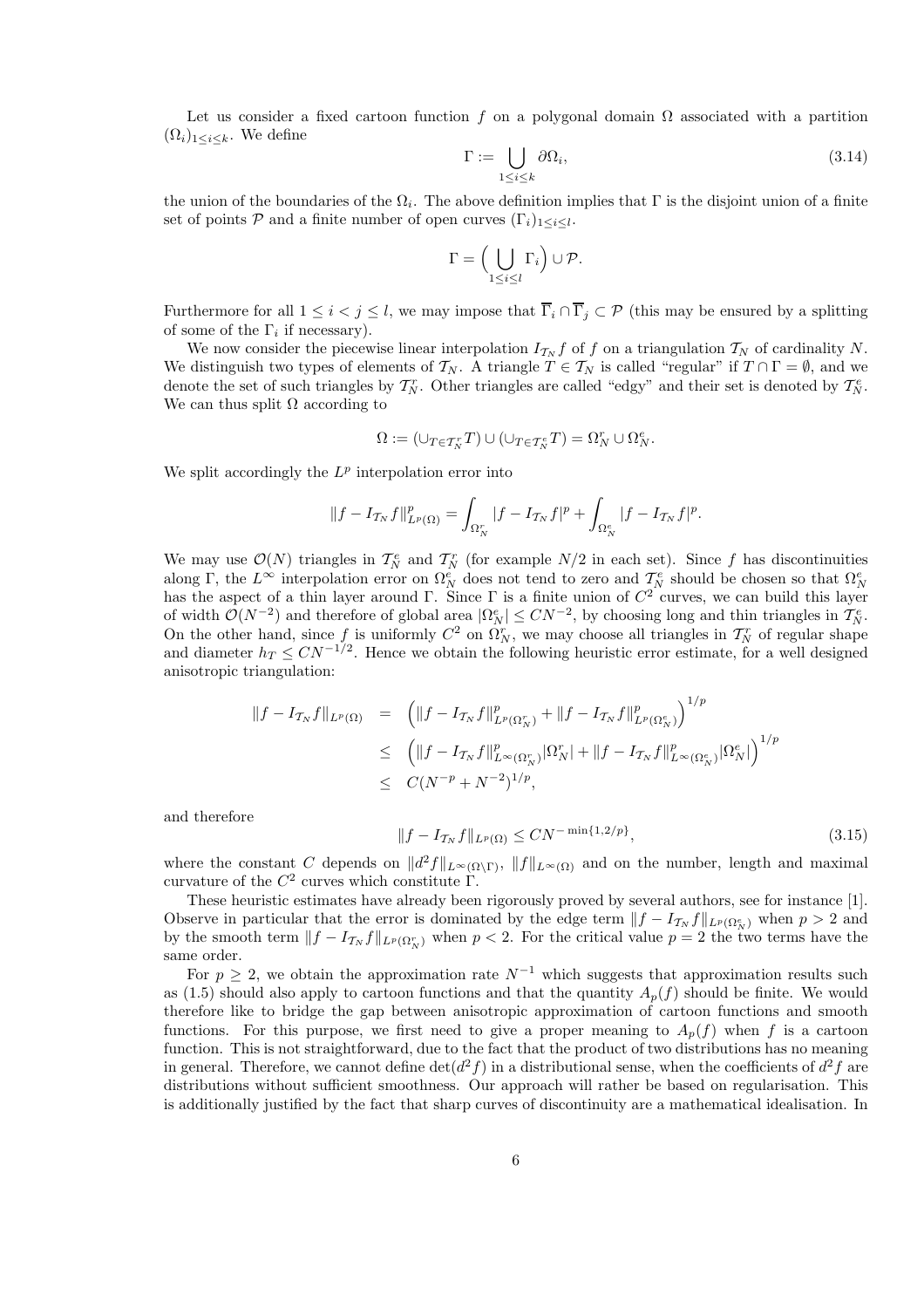real world applications, such as photography, several physical limitations (depth of field, optical blurring) impose a certain level of blur on the edges.

In the following, we consider a fixed radial nonnegative function  $\varphi$  of unit integral and supported in the unit ball, and define for all  $\delta > 0$  and f defined on  $\Omega$ ,

$$
\varphi_{\delta}(z) := \frac{1}{\delta^2} \varphi\left(\frac{z}{\delta}\right) \text{ and } f_{\delta} = f * \varphi_{\delta}.
$$
\n(3.16)

Our main result gives a meaning to  $A_p(f)$  based on this regularization. If f is a cartoon function on a set  $\Omega$ , and if  $x \in \Gamma \setminus \mathcal{P}$ , we denote by  $[f](x)$  the jump of f at this point. We also denote  $\mathbf{t}(x)$  and  $\mathbf{n}(x)$ the unit tangent and normal vectors to  $\Gamma$  at x oriented in such way that  $\det(\mathbf{t}, \mathbf{n}) = +1$ , and by  $\kappa(x)$  the curvature at  $x$  which is defined by the relation

$$
\partial_{\mathbf{t}(x)} \mathbf{t}(x) = \kappa(x) \mathbf{n}(x).
$$

For  $p \in [1, \infty]$  and  $\tau$  defined by  $\frac{1}{\tau} := 1 + \frac{1}{p}$ , we introduce the two quantities

$$
S_p(f) := \|\sqrt{|\det(d^2 f)|}\|_{L^{\tau}(\Omega \setminus \Gamma)} = A_p(f_{|\Omega \setminus \Gamma}),
$$
  

$$
E_p(f) := \|\sqrt{|\kappa|}|f|\|_{L^{\tau}(\Gamma)},
$$

which respectively measure the "smooth part" and the "edge part" of f. We also introduce the constant

$$
C_{p,\varphi} := \|\sqrt{|\Phi\Phi'|}\|_{L^{\tau}(\mathbb{R})}, \quad \text{where } \Phi(x) := \int_{y \in \mathbb{R}} \varphi(x,y) dy. \tag{3.17}
$$

Note that  $f_\delta$  is only properly defined on the set

$$
\Omega^{\delta} := \{ z \in \Omega \; ; \; B(z,\delta) \subset \Omega \},
$$

and therefore, we define  $A_p(f_\delta)$  as the  $L^{\tau}$  norm of  $\sqrt{|\det(d^2 f_\delta)|}$  on this set.

**Theorem 3.2** *For all cartoon functions f, the quantity*  $A_n(f_\delta)$  *behaves as follows:* 

• *If*  $p < 2$ *, then* 

$$
\lim_{\delta \to 0} A_p(f_{\delta}) = S_p(f).
$$

• *If*  $p = 2$ *, then*  $\tau = \frac{2}{3}$  *and* 

$$
\lim_{\delta \to 0} A_2(f_\delta) = \left( S_2(f)^\tau + E_2(f)^\tau C_{2,\varphi}^\tau \right)^{\frac{1}{\tau}}.
$$
\n(3.18)

• *If*  $p > 2$ *, then*  $A_p(f_\delta) \to \infty$  *according to* 

$$
\lim_{\delta \to 0} \delta^{\frac{1}{2} - \frac{1}{p}} A_p(f_\delta) = E_p(f) C_{p, \varphi}.
$$
\n(3.19)

**Remark 3.3** *This theorem reveals that as*  $\delta \to 0$ *, the contribution of the neighbourhood of* Γ *to*  $A_p(f_\delta)$  *is negligible when* p < 2 *and dominant when* p > 2*, which was already remarked in the heuristic computation leading to* (3.15)*.*

Remark 3.4 *It seems to be possible to eliminate the "no cusps" condition in the definition of cartoon functions, while still retaining the validity of this theorem. It also seems possible to take the more natural choice*  $\varphi(z) = \frac{1}{\pi}e^{-\|z\|^2}$ , which is not compactly supported. However, both require higher technicality in *the proof which we avoid here.*

Before attacking the proof of Theorem 3.2, we show below that the constant  $C_{p,\varphi}$  involved in the result for  $p \geq 2$  is uniformly bounded by below for a mild class of mollifier.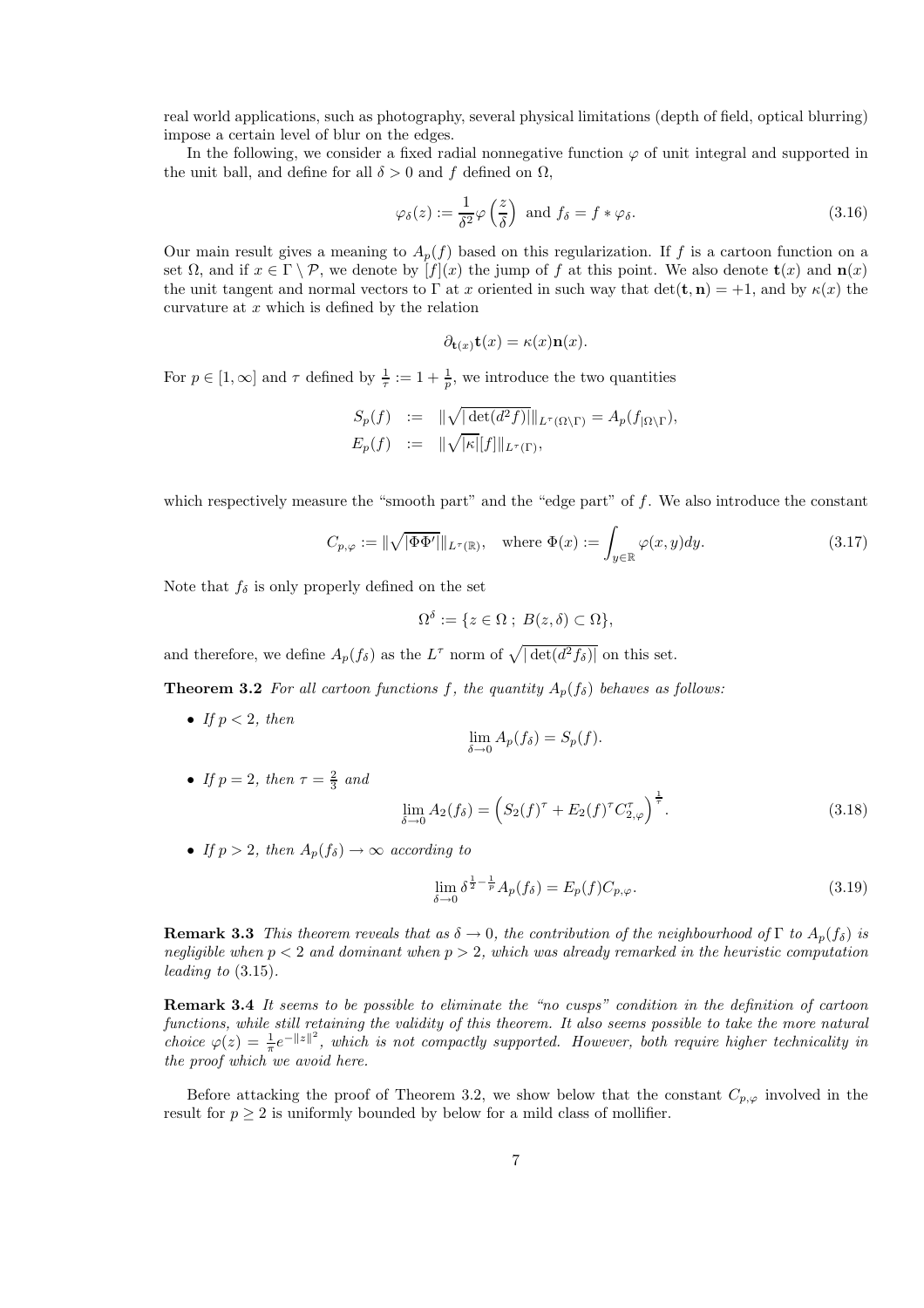**Proposition 3.5** Let  $\varphi$  *a radial and positive function supported on the unit ball such that*  $\int \varphi = 1$  *and that*  $\varphi(x)$  *decreases as* |x| *increases. For any*  $p \geq 2$  *we have* 

$$
C_{p,\varphi} \geq \frac{2}{\pi} \left( \frac{4}{\tau+2} \right)^{\frac{1}{\tau}}.
$$

and this lower bound is optimal. There is no such bound if  $p < 2$ , but note that Theorem 3.2 does not *involve*  $C_{p,\varphi}$  *for*  $p < 2$ *.* 

**Proof:** Let D be the unit disc of  $\mathbb{R}^2$ . We define a non smooth mollifier  $\varphi$  as follows

$$
\psi := \frac{\chi_D}{\pi}
$$
 and  $\Psi(x) := \int_{\mathbb{R}} \psi(x, y) dy$ .

One easily obtains that  $\Psi(x) = \frac{2}{\pi} \sqrt{1 - x^2} \chi_{[-1,1]}(x)$  and  $\Psi'(x) = \frac{-2x}{\pi \sqrt{1 - x^2}} \chi_{[-1,1]}(x)$ , hence

$$
\Psi(x)\Psi'(x) = \frac{-4x}{\pi^2} \chi_{[-1,1]}(x).
$$

For all  $\delta > 0$  we define  $\psi_{\delta} := \delta^{-2} \psi(\delta^{-1} \cdot),$  and  $\Psi_{\delta}(x) := \int_{\mathbb{R}} \psi_{\delta}(x, y) dy$ . Similarly we obtain

$$
\Psi_{\delta}(x)\Psi'_{\delta}(x) = \frac{-4x}{\pi^2} \chi_{[-\delta,\delta]} \delta^{-4}.
$$

Hence

$$
C_{p,\psi_{\delta}} = \left\| \sqrt{\Psi_{\delta}(x) |\Psi'_{\delta}(x)|} \right\|_{L^{\tau}(\mathbb{R})} = \frac{2}{\pi \delta^2} \left( \int_{-\delta}^{\delta} |x|^{\frac{\tau}{2}} dx \right)^{\frac{1}{\tau}} = \frac{2}{\pi \delta^2} \left( \frac{2\delta^{\frac{\tau}{2}+1}}{\frac{\tau}{2}+1} \right)^{\frac{1}{\tau}} = \frac{2}{\pi} \left( \frac{4}{\tau+2} \right)^{\frac{1}{\tau}} \delta^{\frac{1}{p}-\frac{1}{2}}.
$$

Note that

If 
$$
p \ge 2
$$
 and  $\delta \in (0, 1]$  then  $C_{p, \psi_{\delta}} \ge C_{p, \psi} = \frac{2}{\pi} \left( \frac{4}{\tau + 2} \right)^{\frac{1}{\tau}}$ . (3.20)

The mollifier  $\varphi$  of interest is radially decreasing, has unit integral and is supported on the unit ball. It follows that there exists a Lebesgue measure  $\mu$  on  $(0, 1]$ , of mass 1, such that

$$
\varphi = \int_0^1 \psi_\delta \ d\mu(\delta).
$$

Hence  $\Phi := \int_{\mathbb{R}} \varphi(\cdot, y) dy = \int_0^1 \Psi_\delta d\mu(\delta)$ . Since  $x \mapsto x^\tau$  is concave when  $0 < \tau \le 1$ , we obtain

$$
\Phi^{\tau} = \left(\int_0^1 \Psi_{\delta} \ d\mu(\delta)\right)^{\tau} \ge \int_0^1 \Psi_{\delta}^{\tau} \ d\mu(\delta)
$$

Similarly, since the functions  $\Psi'_{\delta}$  all have the same sign,  $|\Phi'|^{\tau} = \left(\int_0^1 |\Psi'_{\delta}| d\mu(\delta)\right)^{\tau} \geq \int_0^1 |\Psi'_{\delta}|^{\tau} d\mu(\delta)$ . Applying the Cauchy-Schwartz inequality we obtain

$$
\sqrt{\Phi|\Phi'|}^{\tau} \ge \sqrt{\left(\int_0^1 \Psi_\delta^{\tau} d\mu(\delta)\right) \left(\int_0^1 |\Psi_\delta'|^{\tau} d\mu(\delta)\right)} \ge \int_0^1 \sqrt{\Psi_\delta |\Psi_\delta'|}^{\tau} d\mu(\delta)
$$

Eventually we conclude using the previous equation and (3.20) as follows

$$
C_{p,\varphi}^{\tau} = \int_{\mathbb{R}} \sqrt{\Phi |\Phi'|}^{\tau} \ge \int_0^1 \left( \int_{\mathbb{R}} \sqrt{\Psi_{\delta} |\Psi_{\delta}'|}^{\tau} \right) d\mu(\delta) = \int_0^1 C_{p,\psi_{\delta}}^{\tau} d\mu(\delta) \ge C_{p,\psi}^{\tau}
$$

⋄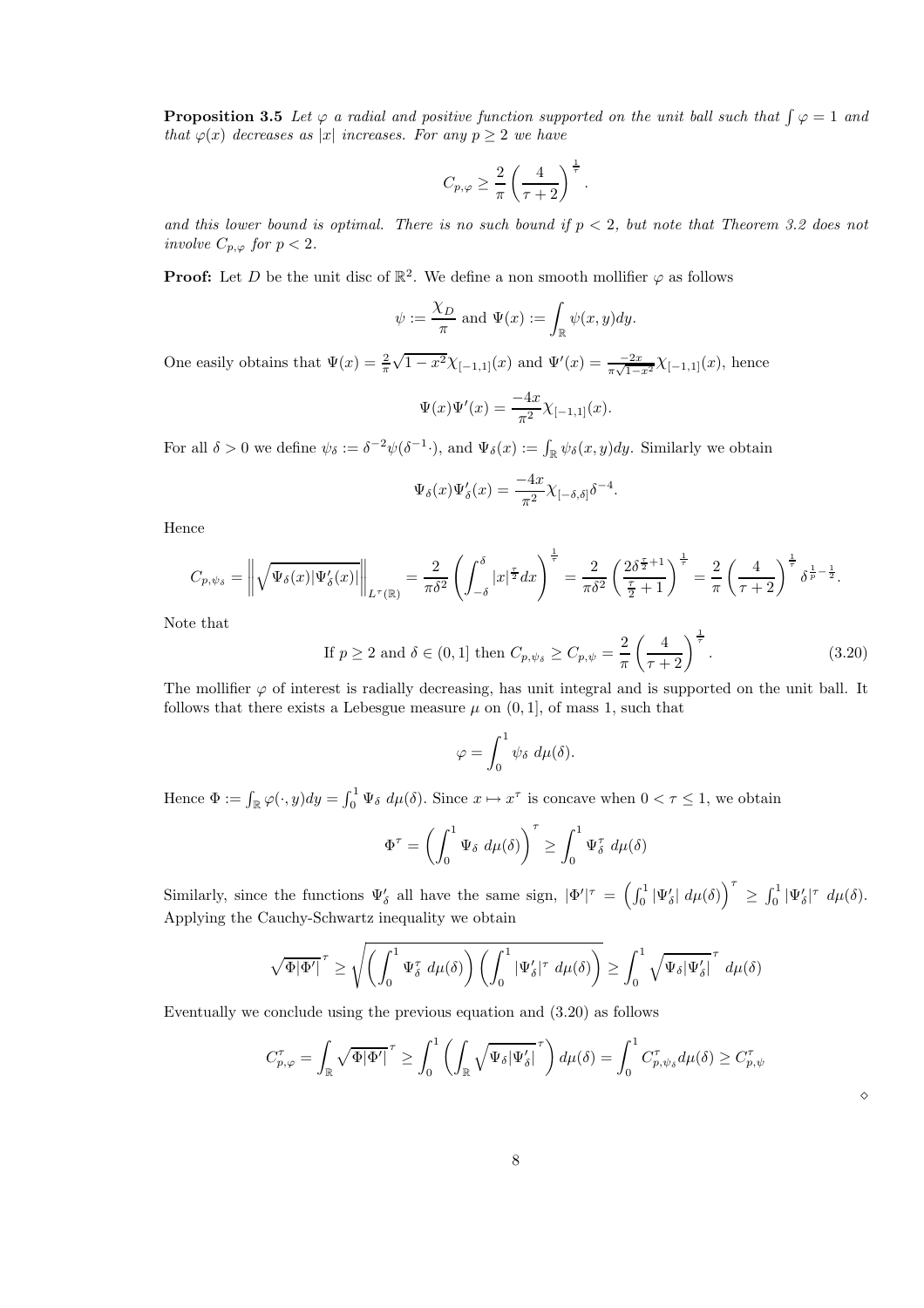The rest of this section is devoted to the proof of Theorem 3.2. Since it is rather involved, we split its presentation into several main steps.

**Step 1: decomposition of**  $A_p(f_\delta)$ . Using the notation  $K(M) := \sqrt{|\det M|}$ , we can write

$$
A_p(f_\delta)^\tau = \int_{\Omega^\delta} K(d^2 f_\delta)^\tau.
$$
\n(3.21)

We decompose this quantity based on a partition of  $\Omega^{\delta}$  into three subsets

$$
\Omega^{\delta} = \Omega_{\delta} \cup \Gamma_{\delta} \cup \mathcal{P}_{\delta}.
$$

The first set  $\Omega_{\delta}$  corresponds to the *smooth part*:

$$
\Omega_{\delta} := \bigcup_{1 \leq i \leq k} \Omega_{i,\delta}, \text{ where } \Omega_{i,\delta} := \{ z \in \Omega_i ; d(z, \Omega \setminus \Omega_i) > \delta \}.
$$

Note that  $\Omega_{\delta}$  is strictly contained in  $\Omega^{\delta}$ . The second set corresponds to the *edge part*: we first define

$$
\Gamma_{\delta}^{0} := \bigcup_{1 \leq j \leq l} \Gamma_{j,s}^{0}, \text{ where } \Gamma_{j,s}^{0} := \{ z \in \Gamma_{j} ; d(z, \Gamma \setminus \Gamma_{j}) > 2\delta \},
$$

and then set

$$
\Gamma_{\delta} := \bigcup_{1 \leq j \leq l} \Gamma_{j,\delta} \text{ where } \Gamma_{j,\delta} := \{ z \in \Omega \text{ ; } d(z,\Gamma) < \delta \text{ and } \pi_{\Gamma}(z) \in \Gamma_{j,\delta}^0 \}
$$

where  $\pi_{\Gamma}(z)$  denotes the point of Γ which is the closest to z. The third set corresponds the *corner part*:

$$
\mathcal{P}_{\delta} := \Omega^{\delta} \setminus (\Omega_{\delta} \cup \Gamma_{\delta}).
$$

The measures of the sets  $\Gamma_{\delta}$  and  $\mathcal{P}_{\delta}$  tends to 0 as  $\delta \to 0$ , while  $|\Omega_{\delta}|$  tends to  $|\Omega|$ . More precisely, we have

$$
|\Gamma_{\delta}| \le C\delta \text{ and } |\mathcal{P}_{\delta}| \le C\delta^2
$$

where the last estimate exploits the "no cusps" property of the cartoon function. We analyze separately the contributions of these three sets to (3.21).

Step 2: Contribution of the smooth part  $\Omega_{\delta}$ . The contribution of  $\Omega_{\delta}$  to the integral (3.21) is easily measured. Indeed, let us define

$$
Q_{\delta}(z) := \begin{cases} K(d^2 f_{\delta}(z))^{\tau} & \text{if } z \in \Omega_{\delta}, \\ 0 & \text{otherwise.} \end{cases}
$$

then we have pointwise convergence  $Q_\delta(z) \to K(d^2 f(z))^{\tau}$  on  $\Omega \setminus \Gamma$ . Since the  $\delta$ -neighbourhood of  $\Omega_\delta$  is included in  $\Omega \setminus \Gamma$ , we have

$$
||d^2(f * \varphi_\delta)||_{L^\infty(\Omega_\delta)} = ||(d^2f) * \varphi_\delta||_{L^\infty(\Omega_\delta)} \le ||d^2f||_{L^\infty(\Omega \setminus \Gamma)} ||\varphi_\delta||_{L^1} = ||d^2f||_{L^\infty(\Omega \setminus \Gamma)}
$$

Since  $K$  is 1-homogeneous and continuous, we have

$$
K(d^2f_\delta) \le C_K \|d^2f\|_{L^\infty(\Omega \setminus \Gamma)}, \ \ C_K := \max_{\|M\|=1} K(M),
$$

and we conclude by dominated convergence that

$$
\lim_{\delta \to 0} \int_{\Omega_{\delta}} K(d^2 f_{\delta})^{\tau} = \lim_{\delta \to 0} \int_{\Omega \setminus \Gamma} Q_{\delta} = \int_{\Omega \setminus \Gamma} K(d^2 f)^{\tau}.
$$

**Step 3: Contribution of the corner part**  $\mathcal{P}_{\delta}$ **.** We only need a rough upper estimate of the contribution of  $P_{\delta}$  to the integral (6.42). We observe that

$$
||d^2(f*\varphi_\delta)||_{L^\infty(\Omega)} = ||f*(d^2\varphi_\delta)||_{L^\infty(\Omega)} \leq ||f||_{L^\infty(\Omega)} ||d^2\varphi_\delta||_{L^1(\mathbb{R}^2)} = \frac{M}{\delta^2},
$$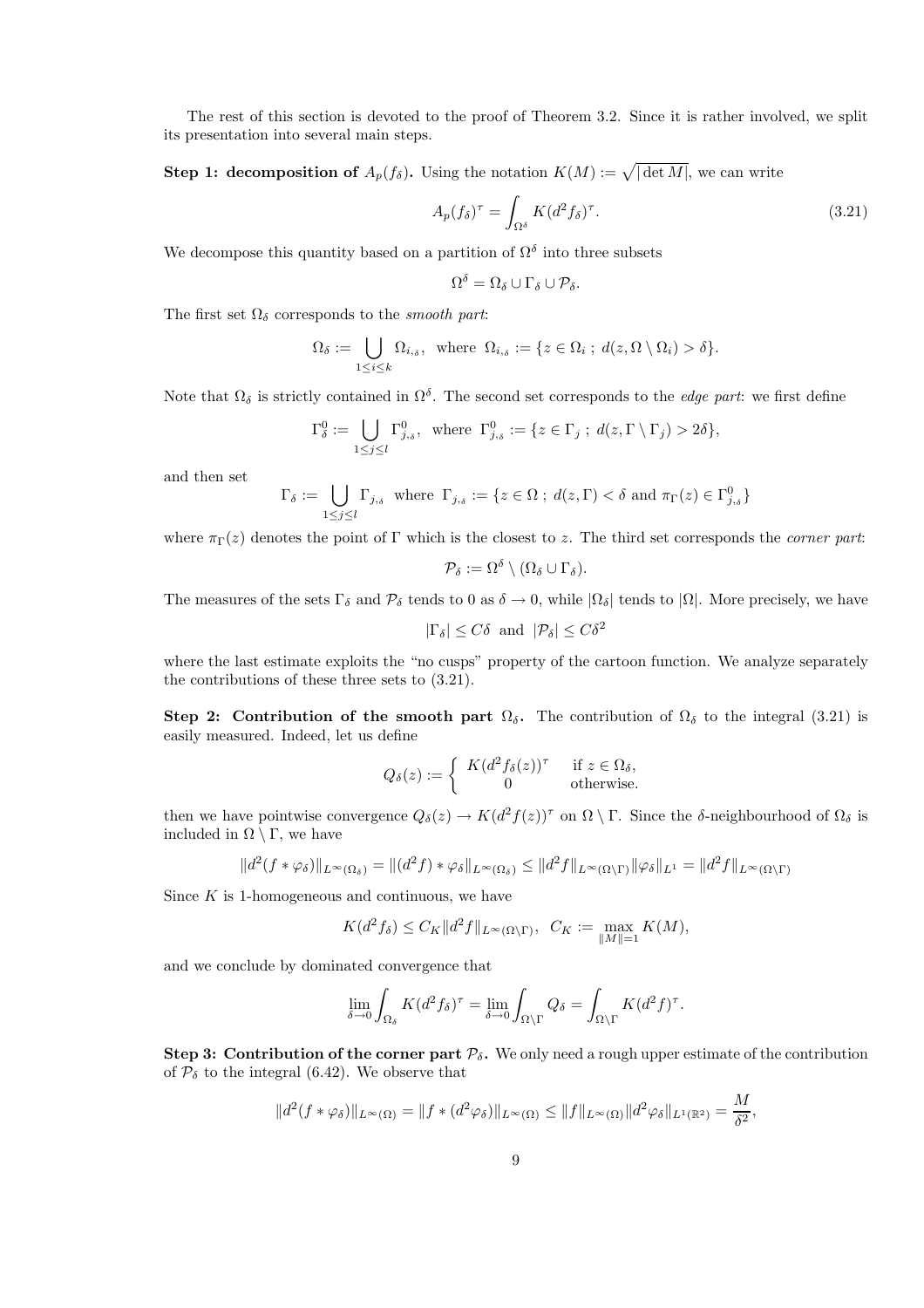where  $M := ||f||_{L^{\infty}(\Omega)} ||d^2\varphi||_{L^1(\mathbb{R}^2)}$ . It follows that

$$
\int_{\mathcal{P}_{\delta}} K(d^2 f_{\delta})^{\tau} \leq |\mathcal{P}_{\delta}| \left( C_K \left( \frac{M}{\delta^2} \right) \right)^{\tau} \leq C \delta^{2 - 2\tau}.
$$

If  $\tau$  < 1, this quantity tends to 0 and is therefore negligible compared to the contribution of the smooth part. If  $\tau = 1$ , which corresponds to  $p = \infty$ , our further analysis shows that the contribution of the edge part tends to  $+\infty$ , and therefore the contribution of the corner part is always negligible.

Step 4: Contribution of the edge part  $\Gamma_{\delta}$ . This step is the main difficulty of the proof. We make a key use of an asymptotic analysis of  $f_\delta$  on  $\Gamma_\delta$ , which relates its second derivatives to the jump [f] and the curvature  $\kappa$  as  $\delta \to 0$ . We first define for all  $\delta > 0$  the map

$$
U_{\delta} : \Gamma \setminus \mathcal{P} \times [-1,1] \rightarrow \Omega
$$
  

$$
(x,u) \mapsto x + \delta u \mathbf{n}(x).
$$

We notice that according to our definitions, for  $\delta$  small enough, the map  $U_{\delta}$  induces a diffeomorphism between  $\Gamma_{\delta}^{0} \times [-1,1]$  and  $\Gamma_{\delta}$ , such that  $\pi_{\Gamma}(U_{\delta}(x,u)) = x$  and  $d(U_{\delta}(x,u), \Gamma) = |U_{\delta}(x,u) - x| = |u|$ . We establish asymptotic estimates on the second derivatives of  $f_{\delta}$  which have the following form:

$$
\left| \partial_{\mathbf{n},\mathbf{n}} f_{\delta}(z) - \frac{1}{\delta^2} [f](x) \Phi'(u) \right| \leq \frac{C}{\delta} \tag{3.22}
$$

$$
|\partial_{\mathbf{n},t} f_{\delta}(z)| \leq \frac{C}{\delta} \tag{3.23}
$$

$$
\left| \partial_{\mathbf{t},\mathbf{t}} f_{\delta}(z) + \frac{1}{\delta} [f](x) \kappa(x) \Phi(u) \right| \leq \frac{\omega(\delta)}{\delta} \tag{3.24}
$$

where  $\lim_{\delta \to 0} \omega(\delta) = 0$  and with the notation  $z = U_{\delta}(x, u)$ . The constant C and the function  $\omega$  depend only on f. The proof of these estimates is given in the appendix. As an immediate consequence, we obtain an asymptotic estimate of  $K(d^2 f_\delta) = \sqrt{|\det(d^2 f_\delta)|}$  of the form

$$
\left| \delta^{3/2} K(d^2 f_\delta(z)) - \sqrt{|\kappa(x)|} |[f](x)| \sqrt{|\Phi(u)\Phi'(u)|} \right| \le \omega(\delta),\tag{3.25}
$$

where  $\lim_{\delta \to 0} \omega(\delta) = 0$ , and the function  $\omega$  depends only on f. Using the notations

$$
g_{\delta}(z) := \delta^{3/2} K(d^2 f_{\delta}(z)), \ \lambda(x) := \sqrt{|\kappa(x)|} |[f](x)|, \ \mu(u) := \sqrt{|\Phi(u)\Phi'(u)|},
$$

we thus have

$$
|g_{\delta}(z) - \lambda(x)\mu(u)| \le \omega(\delta),\tag{3.26}
$$

for all  $x \in \Gamma_\delta^0$ ,  $u \in [-1,1]$  and  $\delta > 0$  sufficiently small, with  $z = U_\delta(x, u)$ . We claim that for any functions  $(g_{\delta}, \lambda, \mu)$  satisfying (3.26), we have for any  $\tau > 0$ ,

$$
\lim_{h \to 0} \delta^{-1} \int_{\Gamma_{\delta}} g_{\delta}^{\tau} = \int_{\Gamma} \lambda(x)^{\tau} dx \int_{-1}^{1} \mu(u)^{\tau} du,
$$
\n(3.27)

which is in our case equivalent to the estimate

$$
\lim_{\delta \to 0} \delta^{\frac{3}{2}\tau - 1} \int_{\Gamma_{\delta}} K(d^2 f_{\delta})^{\tau} = \int_{\Gamma} |[f]|^{\tau} |\kappa|^{\tau/2} \int_{\mathbb{R}} |\Phi \Phi'|^{\tau/2}.
$$
 (3.28)

In order to prove (3.27), we may assume without loss of generality that  $\tau = 1$  up to replacing  $(g_{\delta}, \lambda, \mu)$ by  $(g_{\delta}^{\tau}, \lambda^{\tau}, \mu^{\tau})$ . We first express the jacobian matrix of  $U_{\delta}$  using the bases  $B_1 = ((\mathbf{t}(x), 0), (0, 1))$  and  $B_2 = (\mathbf{t}(x), \mathbf{n}(x))$  for the tangent spaces of  $\Gamma \times [-1, 1]$  and  $\Omega$ . This gives the expression

$$
[dU_{\delta}(x, u)]_{B_1, B_2} = \left(\begin{array}{c|c} 1 - \delta u \kappa(x) & 0 \\ \hline 0 & \delta \end{array}\right)
$$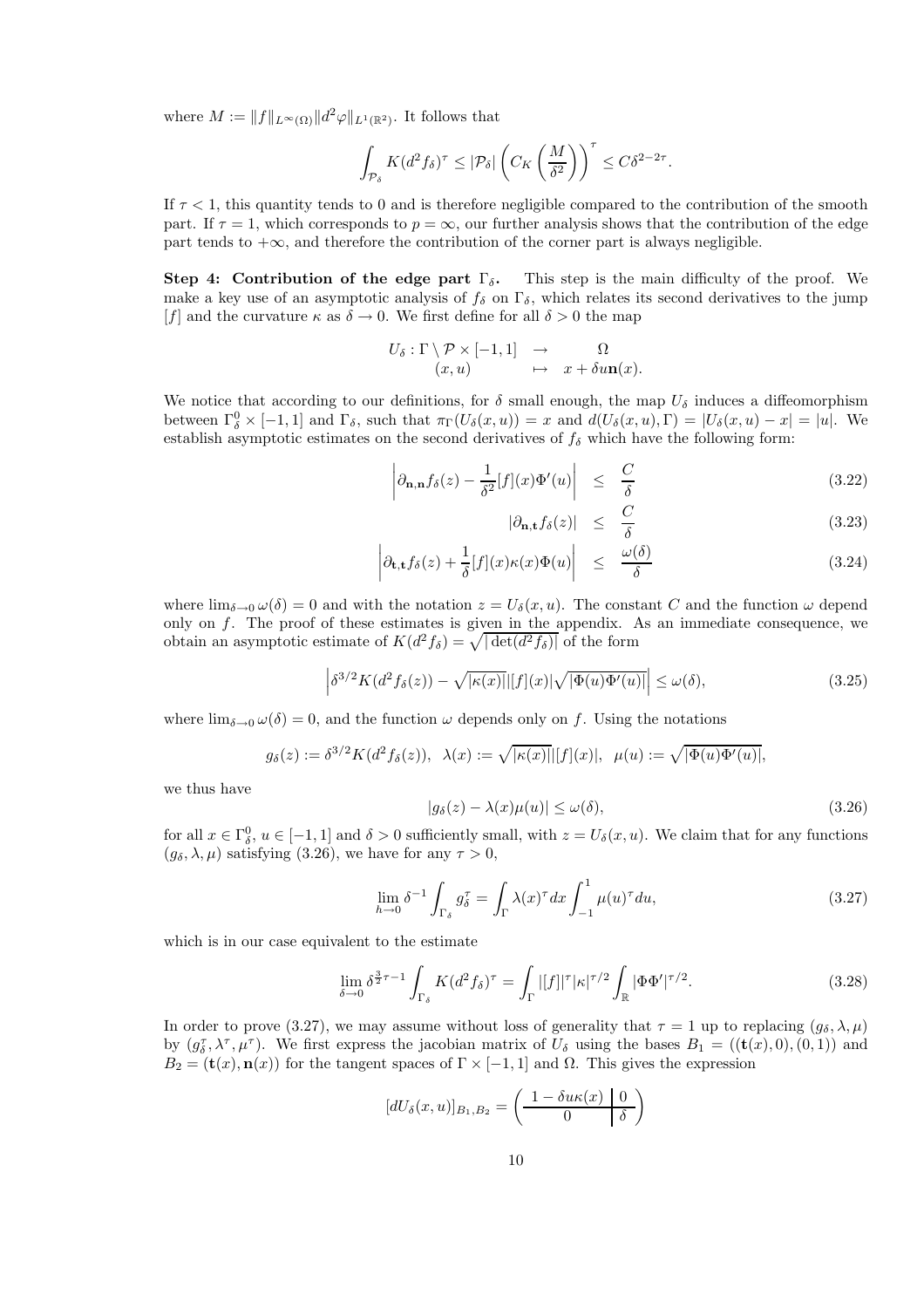and therefore  $|\det(dU_{\delta}(x, u))| = \delta - \delta^2 u\kappa(x)$ . Since  $(B_1, B_2)$  are orthonormal bases, this quantity is the jabobian of  $U_{\delta}$  at  $(x, u)$ , and therefore

$$
\int_{\Gamma_{\delta}} g_{\delta} = \delta \int_{\Gamma_{\delta}^{0} \times [-1,1]} g_{\delta}(x + \delta u \mathbf{n}(x)) (1 - \delta u \kappa(x)) dx du
$$

Combining with (3.26), and using dominated convergence we obtain (3.27).

Step 5: summation of the different contributions. Summing up the contributions of  $\Omega_{\delta}$ ,  $\mathcal{P}_{\delta}$ and  $\Gamma_{\delta}$ , we reach the estimate

$$
\int_{\Omega} K(d^2 f_\delta)^\tau = \int_{\Omega_\delta} K(d^2 f_\delta)^\tau + \int_{\mathcal{P}_\delta} K(d^2 f_\delta)^\tau + \int_{\Gamma_\delta} K(d^2 f_\delta)^\tau
$$
\n
$$
= \left( \int_{\Omega \setminus \Gamma} K(d^2 f)^\tau + \varepsilon_1(\delta) \right) + B(\delta) \delta^{2-2\tau} + \delta^{1-\frac{3}{2}\tau} \left( \int_{\Gamma} |[f]|^\tau |\kappa|^{\tau/2} \int_{\mathbb{R}} |\Phi \Phi'|^{\tau/2} + \varepsilon_2(\delta) \right),
$$
\n
$$
= (S_p(f)^\tau + \varepsilon_1(\delta)) + B(\delta) \delta^{2-2\tau} + \delta^{1-\frac{3}{2}\tau} (E_p(f)^\tau C_{p,\phi}^\tau + \varepsilon_2(\delta)),
$$

where  $\lim_{\delta\to 0} \varepsilon_1(\delta) = \lim_{\delta\to 0} \varepsilon_2(\delta) = 0$  and  $B(\delta)$  is uniformly bounded. This concludes the proof of Theorem 3.2.

## 4 Relation with other works

Theorem 3.2 allows us to extend the definition of  $A_2(f)$  when f is a cartoon function, according to

$$
A_2(f) := \left( S_2(f)^{2/3} + E_2(f)^{2/3} C_{2,\varphi}^{2/3} \right)^{3/2}.
$$
 (4.29)

We first compare this additive form with the total variation  $TV(f)$ . If f is a cartoon function, its total variation has the additive form

$$
TV(f) := \|\nabla f\|_{L^1(\Omega \setminus \Gamma)} + \|[f]\|_{L^1(\Gamma)},\tag{4.30}
$$

Both (4.29) and (4.30) include a "smooth term" and an "edge term". It is interesting to compare the edge term of  $A_2(f)$ , which is given by

$$
E_2(f) = \|\sqrt{|\kappa|} [f] \|_{L^{2/3}(\Gamma)},
$$

up to the multiplicative constant  $C_{2,\varphi}$ , with the one of  $TV(f)$  which is simply the integral of the jump

$$
J(f) := ||[f]||_{L^1(\Gamma)},
$$

Both terms are 1-homogeneous with the value of the jump of the function  $f$ . In particular, if the value of this jump is 1 (for example when f is the characteristic function of a set of boundary Γ), we have

$$
E_2(f) = \left(\int_{\Gamma} |\kappa|^{1/3}\right)^{3/2},\tag{4.31}
$$

while  $J(f)$  coincides with the length of Γ. In summary,  $A_2(f)$  takes into account the *smoothness* of edges, through their curvature  $\kappa$ , while  $TV(f)$  only takes into account their *length*.

Let us now investigate more closely the measure of smoothness of edges which is incorporated in  $A_2(f)$ . According to (4.31), this smoothness is meant in the sense that the arc length parametrizations of the curves that constitute  $\Gamma$  admit second order derivatives in  $L^{\frac{1}{3}}$ . In the following, we show that this particular measure of smoothness is naturally related to some known results in two different areas: adaptive approximation of curves and affine-invariant image processing.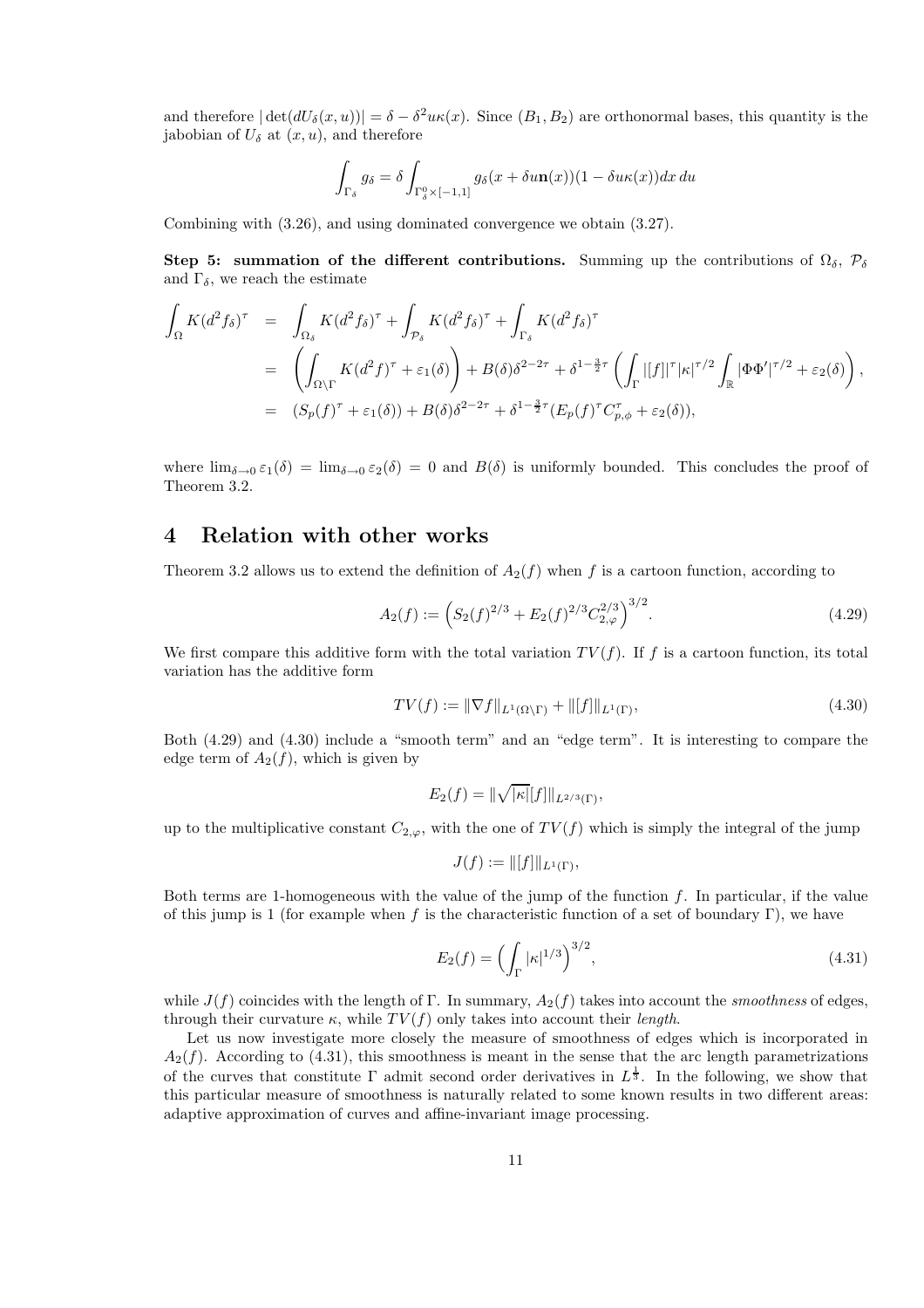We first revisit the derivation of the heuristic estimate  $(3.15)$  for the error between a cartoon function and its linear interpolation on an optimally adapted triangulation. In this computation, the contribution of the "edgy triangles" was estimated by the area of the layer  $\Omega _N^e$  according to

$$
||f - I_{\mathcal{T}_N} f||_{L^p(\Omega_N^e)} \le ||f||_{L^{\infty}} |\Omega_N^e|^{1/p}.
$$

Then we invoke the fact that  $\Gamma$  is a finite union of  $C^2$  curves  $\Gamma_j$  in order to build a layer of global area  $|\Omega_N^e| \leq CN^{-2}$ , which results in the case  $p=2$  into a contribution to the  $L^p$  error of the order  $\mathcal{O}(N^{-1})$ . The area of the layer  $\Omega_N^e$  is indeed of the same order as the area between the edge  $\Gamma$  and its approximation by a polygonal line with  $\mathcal{O}(N)$  segments.

Each of the curves  $\Gamma_j$  can be identified to the graph of a  $C^2$  function in a suitable orthogonal coordinate system. If  $\gamma$  is one of these functions, the area between  $\Gamma$  and its polygonal approximation can thus be locally measured by the  $L^1$  error between the one-dimensional function  $\gamma$  and a piecewise linear approximation of this function. Since  $\gamma$  is  $C^2$ , it is obvious that it can be approximated by a piecewise linear function on  $\mathcal{O}(N)$  intervals with accuracy  $\mathcal{O}(N^{-2})$  in the  $L^{\infty}$  norm and therefore in the  $L^{1}$  norm. However, we may ask wether such a rate could be achieved under weaker conditions on the smoothness of γ. The answer to this question is a chapter of *nonlinear* approximation theory which identifies the exact conditions for a function  $\gamma$  to be approximated at a certain rate by piecewise polynomial functions on adaptive one-dimensional partitions. We refer to [12] for a detailed treatment and only state the result which is of interest to us. We say that a function  $\gamma$  defined on a bounded interval I belongs to the approximation space  $\mathcal{A}^s(L^p)$  if and only if there exists a sequence  $(p_N)_{N>0}$  of functions where each  $p_N$ is piecewise affine on a partition of  $I$  by  $N$  intervals such that

$$
\|\gamma - p_N\|_{L^p} \leq C N^{-s}.
$$

For  $0 < s \leq 2$ , it is known that  $\gamma \in \mathcal{A}^s(L^p)$  provided that  $\gamma \in B^s_{\tau,\tau}(I)$  with  $\frac{1}{\tau} := \frac{1}{p} + s$ , where  $B^s_{\tau,\tau}(I)$  is the standard Besov space that roughly describes those functions having s derivatives in  $L^{\tau}$ . In the case  $s = 2$  and  $p = 1$  which is of interest to us, we find  $\tau = \frac{1}{3}$  and therefore  $\gamma$  should belong to the Besov space  $B_{\frac{1}{3},\frac{1}{3}}^{2}(I)$ . Note that in our definition of cartoon functions, we assume much more than  $B_{\frac{1}{3},\frac{1}{3}}^{2}$  smoothness on  $\gamma$ , and it is not clear to us if Theorem (3.2) can be derived under this minimal smoothness assumption. However it is striking to see that the quantity  $E_2(f)$  that is revealed by Theorem (3.2) precisely measures the second derivative of the arc-length parametrization of  $\Gamma$  in the  $L^{\frac{1}{3}}$  norm, up to the multiplicative weight  $||f||^{2/3}$ . Let us also mention that Besov spaces have been used in [13] in order to describe the smoothness of functions through the regularity of their level sets. Note that edges and level sets are two distinct concepts, which coincide in the case of piecewise constant cartoon functions.

The quantity  $|\kappa|^{1/3}$  is also encountered in mathematical image processing, for the design of simple smoothing semi-groups that respect *affine invariance* with respect to the image. Since these semi-groups should also have the property of *contrast invariance*, they can be defined through curve evolution operators acting on the level sets of the image. The simplest curve evolution operator that respects affine invariance is given by the equation

$$
\frac{d\Gamma}{dt} = -|\kappa|^{1/3}n,
$$

where n is the outer normal, see e.g.  $[6]$ . Here the value  $1/3$  of the exponent plays a critical role. The fact that we also find it in  $E_2(f)$  suggests that some affine invariance property also holds for this quantity as well as for  $A_2(f)$ . We first notice that if f is a compactly supported  $C^2$  function of two variables and T is a bijective affine transformation, then with  $\hat{f}$  such that

$$
f = \tilde{f} \circ T,
$$

we have the property

$$
d^2 f(z) = L^{\mathrm{T}} d^2 \tilde{f}(Tz) L,
$$

where L is the linear part of T and  $L<sup>T</sup>$  its transpose, so that

$$
\sqrt{|\det(d^2 f(z))|} = |\det L|\sqrt{|\det(d^2 \tilde{f}(Tz))|}.
$$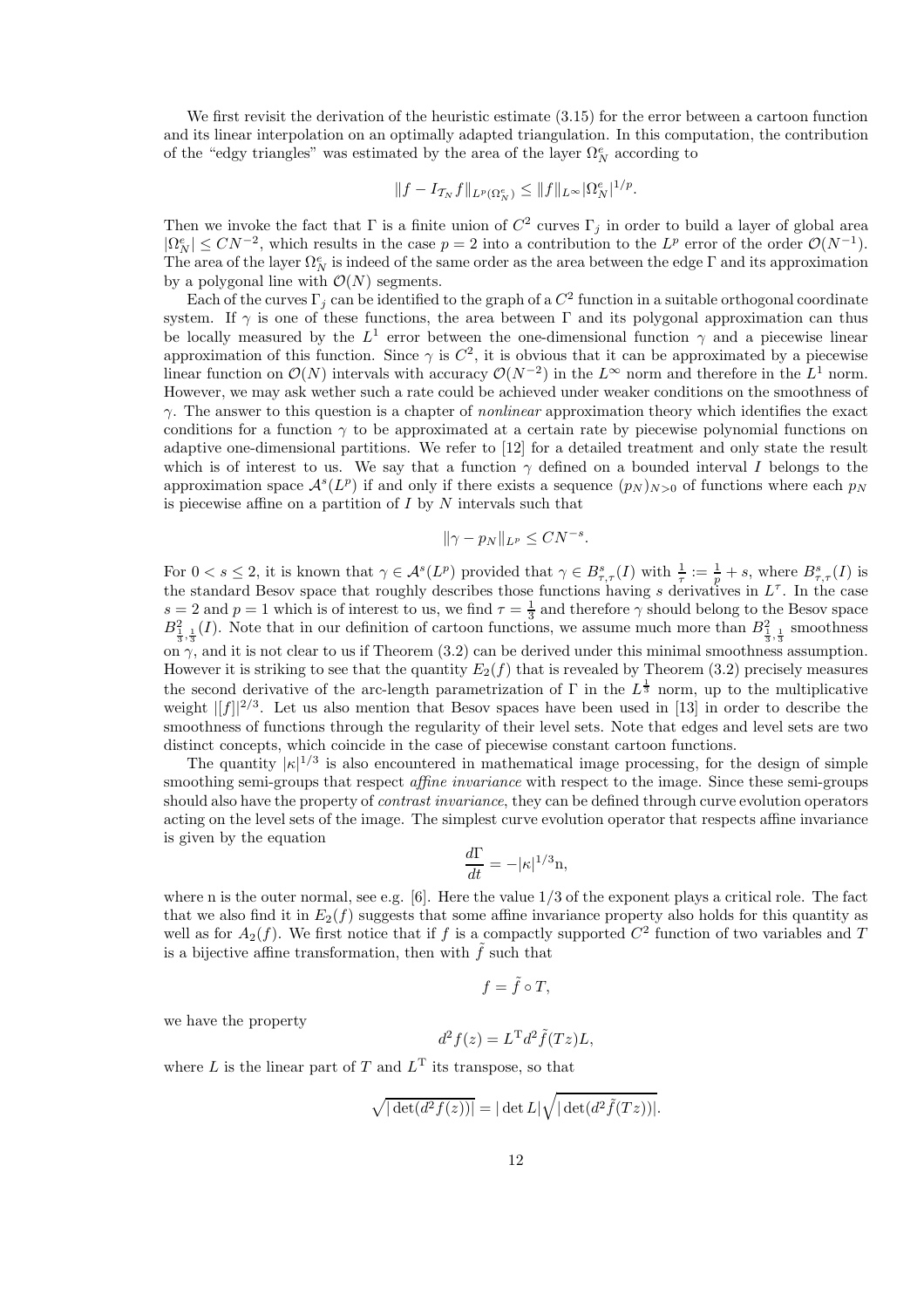By change of variable, we thus find that

$$
A_p(\tilde{f}) = |\det L|^{1/\tau - 1} A_p(f) = |\det L|^{1/p} A_p(f).
$$
\n(4.32)

A similar invariance property can be derived on the interpolation error  $\sigma_N(f)_p = ||f - I_{\mathcal{I}_N} f||_{L^p}$  where  $\mathcal{I}_N$ is a triangulation which optimally adapted to  $f$  in the sense of minimizing the linear interpolation error in the  $L^p$  norm among all triangulations of cardinality N. We indeed remark that an optimal triangulation for f is then given by applying T to all elements of  $\mathcal{T}_N$ . For such a triangulation  $\mathcal{T}_N := T(\mathcal{T}_N)$ , one has the commutation formula

$$
I_{\mathcal{T}_N}f=(I_{\tilde{\mathcal{T}}_N}\tilde{f})\circ T,
$$

and therefore we obtain by a change of variable that

$$
\sigma_N(\tilde{f})_p = \|\tilde{f} - I_{\tilde{T}_N}\tilde{f}\|_{L^p} = |\det L|^{1/p} \|f - I_{\tilde{T}_N}f\|_{L^p} = |\det L|^{1/p} \sigma_N(f)_p.
$$
\n(4.33)

Let us finally show that if f is a cartoon function, then  $E_2(f)$  satisfies a similar invariance property corresponding to  $p = 2$ , namely

$$
E_2(\tilde{f}) = |\det L|^{1/2} E_2(f). \tag{4.34}
$$

Note that this cannot be derived by arguing that  $A_2(f)$  satisfies this invariance property when f and f are smooth, since we lose the affine invariance property as we introduce the convolution by  $\varphi_{\delta}$ : we do not have

$$
(f \circ T) * \varphi_{\delta} = (f * \varphi_{\delta}) \circ T.
$$

unless  $T$  is a rotation or a translation.

Let  $\Gamma_j$  be one of the  $C^2$  pieces of  $\Gamma$  and  $\gamma_j : [0, B_i] \to \Omega$  a regular parametrisation of  $\Gamma_j$ . The curvature of Γ on Γ<sub>j</sub> at the point  $\gamma_i(t)$  is therefore given by

$$
\kappa(\gamma_j(t)) = \frac{\det(\gamma_j'(t), \gamma_j''(t))}{\|\gamma_j'(t)\|^3}
$$
\n(4.35)

Since  $f = \tilde{f} \circ T$ , the discontinuity curves of  $\tilde{f}$  are the images of those of f by T:

$$
\tilde{\Gamma}_j = T(\Gamma_j).
$$

The curvature of  $\Gamma_j$  at the point  $T(\gamma_j(t))$  is therefore given by

$$
\tilde{\kappa}(T(\gamma_j(t))) = \frac{\det(L\gamma'_j(t), L\gamma''_j(t))}{\|L\gamma'_j(t)\|^3} = \det(L) \frac{\det(\gamma'_j(t), \gamma''_j(t))}{\|L\gamma'_j(t)\|^3}.
$$

This leads us to the relation :

$$
|\det(L)|^{1/3} |\kappa(\gamma_j(t))|^{1/3} \, \|\gamma_j'(t)\| = |\tilde{\kappa}(T(\gamma_j(t)))|^{1/3} \|L\gamma_j'(t)\|,\tag{4.36}
$$

and therefore

$$
\int_{\tilde{\Gamma}_j} |[\tilde{f}]|^{2/3} |\tilde{\kappa}|^{1/3} = \int_0^{B_j} |[\tilde{f}] (T(\gamma_j(t)))|^{2/3} |\tilde{\kappa}(T(\gamma_j(t))|^{1/3} ||L\gamma'_j(t)||dt,
$$
  
\n
$$
= |\det L|^{1/3} \int_0^{B_j} |[f](\gamma_j(t))|^{2/3} |\kappa(\gamma_j(t))|^{1/3} ||\gamma'_j(t)||dt,
$$
  
\n
$$
= |\det L|^{1/3} \int_{\Gamma_i} |[f]|^{2/3} |\kappa|^{1/3}.
$$

Summing over all  $j = 1, \dots, l$  and elevating to the  $3/2$  power we obtain (4.34).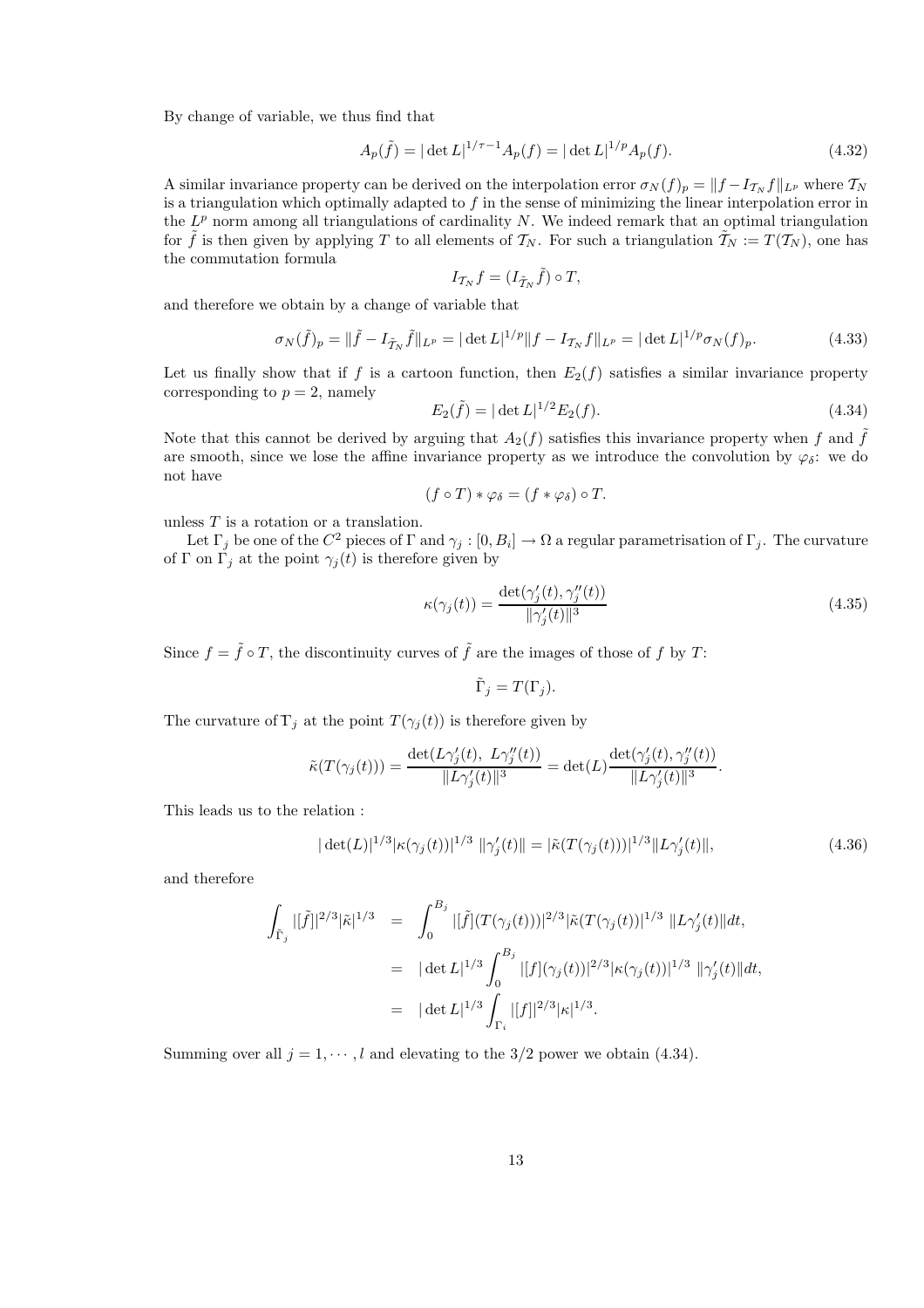

Figure 1: The Logan-Shepp image (left), modified image (center), smoothed image (right).

### 5 Numerical tests

In this section, we validate our previous results by numerical tests applied to a simple cartoon image: the Logan-Shepp phantom. We use a  $256 \times 256$  pixel version of this image, with a slight modification which is motivated further. This image is iteratively smoothed by the numerical scheme

$$
u_{i,j}^{n+1} = \frac{u_{i,j}^n}{2} + \frac{u_{i+1,j}^n + u_{i-1,j}^n + u_{i,j+1}^n + u_{i,j-1}^n}{8}
$$
(5.37)

This scheme is an explicit discretization of the heat equation. Formally, as  $n$  grows,  $u^n$  is a discretization of

$$
u * \varphi_{\lambda\sqrt{n}} \text{ with } \varphi_{\delta}(z) := \frac{1}{\pi\delta^2} e^{-\frac{\|z\|^2}{\delta^2}}, \tag{5.38}
$$

where  $u$  stands for the continuous image. The determinant of the hessian is discretised by the following 9-points formula

$$
d_{i,j}^n := (u_{i,j+1}^n - 2u_{i,j}^n + u_{i,j-1}^n)(u_{i+1,j}^n - 2u_{i,j}^n + u_{i-1,j}^n) - \frac{(u_{i+1,j+1}^n + u_{i-1,j-1}^n - u_{i+1,j-1}^n - u_{i-1,j+1}^n)^2}{16}
$$

For each value of n, we then compute the  $\ell^{\tau}$  norm of the array  $(\sqrt{|d_{i,j}^n|})$  for  $\tau \in [\frac{1}{2}, 1]$ , which corresponds to  $p \in [1, \infty]$  with  $\frac{1}{\tau} := 1 + \frac{1}{p}$ . This norm is thus a discretization of the quantity

$$
\left\|\sqrt{|\det(d^2(u*\varphi_{\lambda\sqrt{n}}))|}\right\|_{L^\tau}.
$$

For each value of n we obtain a function  $\tau \in [\frac{1}{2}, 1] \to D_n(\tau) \in \mathbb{R}_+$ .

As n grows, three consecutive but potentially overlapping phases appear in the behaviour of the functions  $D_n$ , which are illustrated on Figure 2.

- 1. For small n, the 9-points discretisation is not a good approximation of the determinant of the hessian due to the fact that the pixel discretization is too coarse compared to the smoothing width. During this phase, the functions  $D_n$  decay rapidely for all values of  $\tau$ .
- 2. For some range of n, the edges have been smoothed by the action of (5.37), but the parameter  $\lambda\sqrt{n}$  in (5.38) remains rather small. Our previous analysis applies and we observe that  $D_n(2/3)$  is (approximately) constant while  $D_n(\tau)$  increases for  $\tau < 2/3$  and decreases for  $\tau > 2/3$ .
- 3. For large n, the details of the picture fade and begin to disappear. The picture begins to resemble a constant picture. Therefore the functions  $D_n$  decay for all values of  $\tau$ , and eventually tend to 0.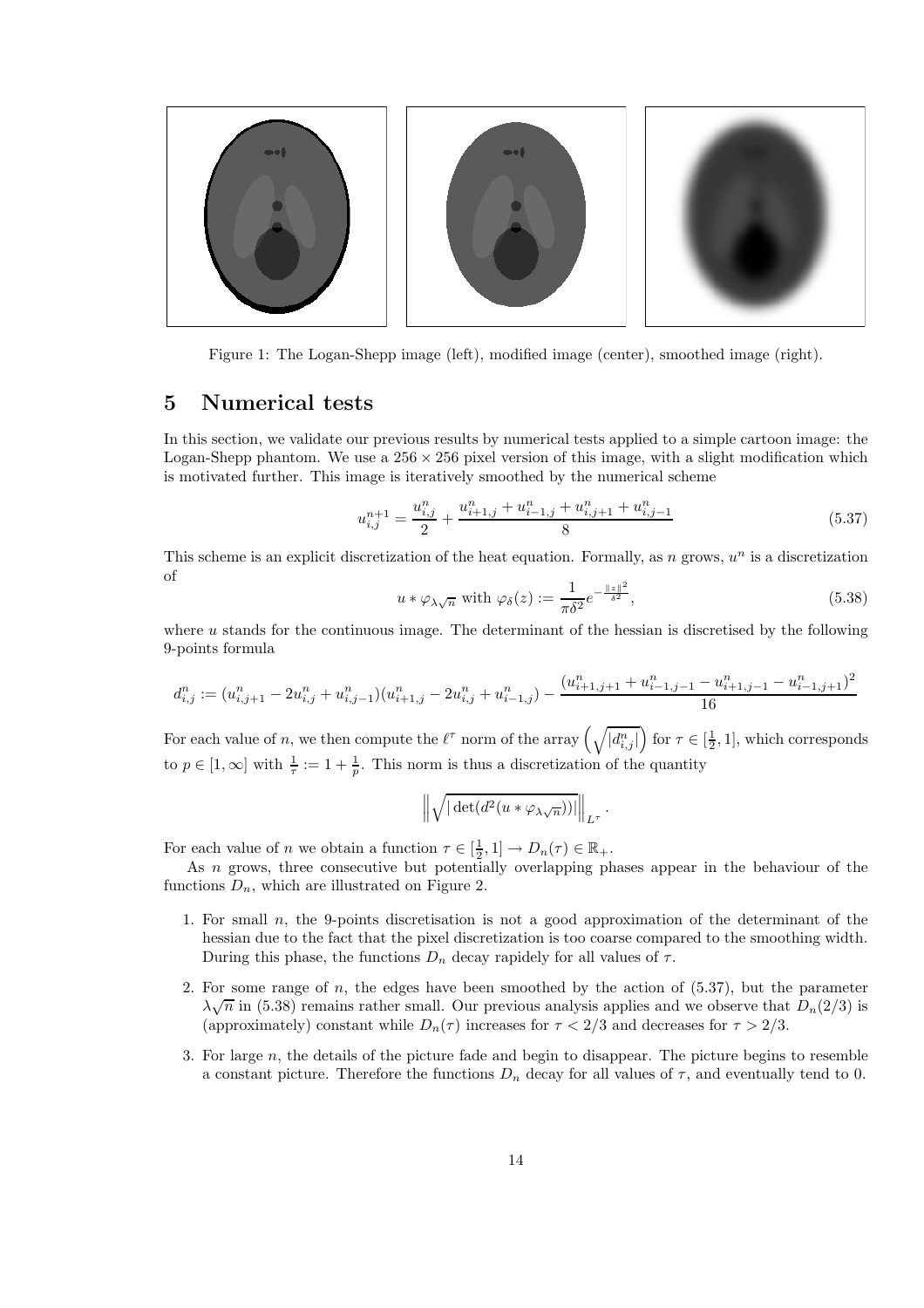

Figure 2: The curves  $D_n(\tau)$  for  $n \leq 50$  (left),  $50 \leq n \leq 100$  (center) and  $100 \leq n \leq 200$  (right).

In our numerical experiments, we used the well known Shepp-Logan Phantom with a slight modification as shown on Figure 1: we have removed the thin layer around the head, which represents the skull, because it disppears too quickly by the smoothing procedure and causes phases 1 and 3 to overlap, masking phase 2. For more complicated functions f, such as most photographic pictures, phases 1 and 3 also tend to overlap for similar reasons. Indeed, these pictures often have details at the pixel scale, including electronic noise due to the captor. Since these details disappear early phase 3 begins immediately, therefore phase 2 cannot be observed.

#### 6 Extension to higher dimensions and higher order elements

The results on approximation by anisotropic bidimensional piecewise linear finite element that we have exposed in §2 have been generalized in [26] to the case of elements of arbitrary order  $m-1$  defined on partitions of  $\Omega \subset \mathbb{R}^d$  by simplices. Here, the local error is defined as

$$
e_{m,T}(f) := ||f - I_{m,T}f||_{L^P(T)},
$$

where  $I_{m,T}$  denotes the local interpolation operator on  $\mathbb{P}_{m-1}$  for a d-dimentional simplex T. This operator is defined by the condition

$$
I_{m,T}v(\gamma)=v(\gamma),
$$

for all point  $\gamma \in T$  with barycentric coordinates in the set  $\{0, \frac{1}{m-1}, \frac{2}{m-1}, \cdots, 1\}$ . Then one defines for any homogeneous polynomial  $q \in \mathbb{P}_m$ ,

$$
K_{m,p}(\mathbf{q}) := \inf_{|T|=1} e_{m,T}(\mathbf{q})_p.
$$

We refer to  $K_{m,p}$  as the *shape function*. For piecewise linear elements in dimension two, i.e.  $m = d = 2$ , we have observed that  $K_p = K_{2,p}$  has the special form given by (2.10) which justifies the introduction of the quantity  $A_p(f)$ . In a similar way, it can easily be proved that for piecewise linear elements in higher dimension, i.e.  $m = 2$  and  $d > 2$ , one has

$$
c_1|\det(\mathbf{q})|^{1/d} \le K_{2,p}(\mathbf{q}) \le c_2|\det(\mathbf{q})|^{1/d}.
$$

For piecewise quadratic elements in dimension two, i.e.  $m = 3$  and  $d = 2$ , is was proved in [26] that

$$
c_1 | \text{disc}(\mathbf{q})|^{1/4} \le K_{3,p}(\mathbf{q}) \le c_2 | \text{disc}(\mathbf{q})|^{1/4}.
$$

for any *homogeneous* polynomial  $q \in \mathbb{P}_3$ , where

$$
disc(ax^3 + bx^2y + cxy^2 + dy^3) := b^2c^2 - 4ac^3 - 4b^3d + 18abcd - 27a^2d^2.
$$

For other values of m and d, equivalent expressions of  $K_{m,p}(\mathbf{q})$  in terms of polynomials in the coefficients of q are available but of less simple form.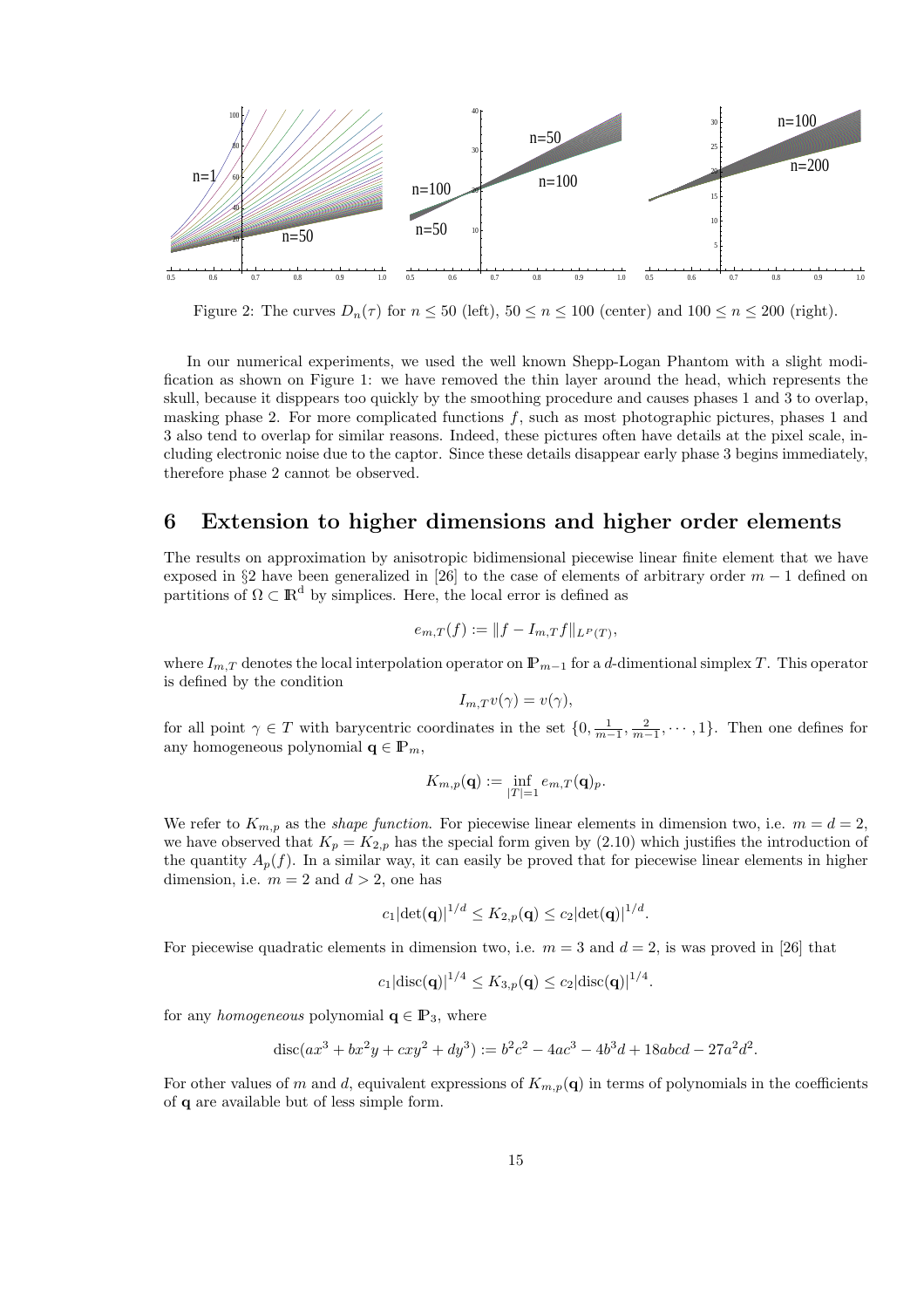Defining the finite element interpolation error by an optimally adapted partition

$$
\sigma_N(f)_p := \inf_{\#(T) \le N} \|f - I_{m,T}f\|_{L^p},
$$

where  $I_{m,\mathcal{T}}$  is the global interpolation operator for the simplicial partition  $\mathcal{T}$ , the following generalization of  $(2.13)$  is proved in  $[26]$ :

$$
\limsup_{N \to +\infty} N^{\frac{m}{d}} \sigma_N(f)_p \le C_d \left\| K_{m,p} \left( \frac{d^m f}{m!} \right) \right\|_{L^{\tau}(\Omega)}, \ \ \frac{1}{\tau} = \frac{1}{p} + \frac{m}{d}.
$$
\n
$$
(6.39)
$$

The constant  $C_d$  is equal to 1 when  $d = 2$  but larger than 1 when  $d > 2$  due to the impossibility of exactly tiling the space with locally optimized simplices. If  $f$  is a  $C<sup>m</sup>$  function of d variables, it is therefore natural consider the quantity

$$
A_{m,p}(f) := \|K_{m,p}(d^m f)\|_{L^\tau(\Omega)}, \ \ \frac{1}{\tau} = \frac{1}{p} + \frac{m}{d}.\tag{6.40}
$$

as a possible way to measuring anisotropic smoothness. For  $d = 2$  and piecewise linear elements, we have seen in §2 that  $A_{2,p}(f)$  is equivalent to the quantity  $A_p(f)$ .

Similar to  $A_p$  we are interested in the possible extension of  $A_{m,p}$  to cartoon functions. We first introduce a generalisation of the notion of cartoon functions to higher piecewise smoothness  $m$  and dimension d.

**Definition 6.1** *Let*  $m \geq 2$  *and*  $d \geq 2$  *be two integers. Let*  $\Omega \subset \mathbb{R}^d$  *be an open set. We say that a function* f *defined on* Ω *is a* C <sup>m</sup> *cartoon function if it is nearly everywhere of the form*

$$
f = \sum_{1 \le i \le k} f_i \chi_{\Omega_i},
$$

*Where the* Ω<sup>i</sup> *are disjoint open sets with piecewise* C 2 *boundary, no cusps (i.e. satisfying an interior and exterior cone condition), and such that*  $\overline{\Omega} = \bigcup_{i=1}^{k} \overline{\Omega}_i$ . Additionnaly, for each  $1 \leq i \leq k$ , the function  $f_i$  is assumed to be  $C^m$  on a neighbourhood of  $\overline{\Omega}_i$ .

Let us consider a fixed cartoon function f on a polygonal domain  $\Omega$ , and a partition  $(\Omega_i)_{1\leq i\leq k}$  of  $\Omega$ as in definition 3.1. As before we define  $\Gamma := \bigcup_{1 \leq i \leq k} \partial \Omega_i$ , the union of the boundaries of the  $\Omega_i$ . Our assumptions on the sets  $(\Omega_i)_{1\leq i\leq k}$  implies that  $\overline{\Gamma}$  is the union of a finite number of open hypersurfaces  $(\Gamma_j)_{1 \leq j \leq l}$ , and of a set P of dimension  $d-2$ .

As in §3, we now consider a sequence  $f_N$  of piecewise linear approximations of f on simplicial partitions  $\mathcal{T}_N$  of cardinality N. We distinguish two types of elements of  $\mathcal{T}_N$ . A simplex  $T \in \mathcal{T}_N$  is called "regular" if  $T \cap \Gamma = \emptyset$ , and we denote the set of these simplices by  $\mathcal{T}_{N}^{r}$ . Other simplices are called "edgy" and their set is denoted by  $\mathcal{T}_N^e$ . We can again split  $\Omega$  according to

$$
\Omega := \left( \cup_{T \in \mathcal{T}_N^r} T \right) \cup \left( \cup_{T \in \mathcal{T}_N^e} T \right) = \Omega_N^r \cup \Omega_N^e.
$$

Heuristically, if the partitions  $T_N$  are built with approximation error minimisation in mind, the number of elements should be balanced between  $\mathcal{T}_{N}^{r}$  and  $\mathcal{T}_{N}^{e}$ . The partition  $\mathcal{T}_{N}^{r}$  tends to cover most of the surface of  $\Omega$ , with simplices of diameter  $\leq CN^{\frac{1}{d}}$ , and  $L^{\infty}$  approximation error  $|f - f_N| \leq CN^{-\frac{m}{d}}$  (since we use  $\mathcal{P}_{m-1}$  elements). On the other hand, since f has discontinuities along Γ, the  $L^{\infty}$  approximation error on  $\mathcal{T}_{N}^{e}$  does not tend to zero, and  $\mathcal{T}_{N}^{e}$  should thus be chosen so as to produce a thin layer around Γ. Let h be the typical diameter of an element of  $\mathcal{T}_N^e$ . Since the  $\Gamma_j$  has bounded curvature, this layer can be made of width  $\mathcal{O}(h^2)$ . Furthermore, an element of diameter h covers a d – 1-dimensional volume of at most  $h^{d-1}$  on the hypersurface  $\Gamma$ , and therefore  $h \ge CN^{-\frac{1}{d-1}}$ . Eventually, we find that the layer around  $\Gamma$  has volume at least  $CN^{-\frac{2}{d-1}}$ .

Hence we have the following heuristic error estimate, for a well designed anisotropic partition:

$$
\begin{array}{rcl}\n\|f - f_N\|_{L^p(\Omega)} & \leq & \|f - f_N\|_{L^p(\Omega_N^r)} + \|f - f_N\|_{L^p(\Omega_N^e)} \\
& \leq & \|f - f_N\|_{L^\infty(\Omega_N^r)} |\Omega_N^r|^{\frac{1}{p}} + \|f - f_N\|_{L^\infty(\Omega_N^e)} |\Omega_N^e|^{\frac{1}{p}} \\
& \leq & C(N^{-\frac{m}{d}} + N^{\frac{-2}{p(d-1)}})\n\end{array}
$$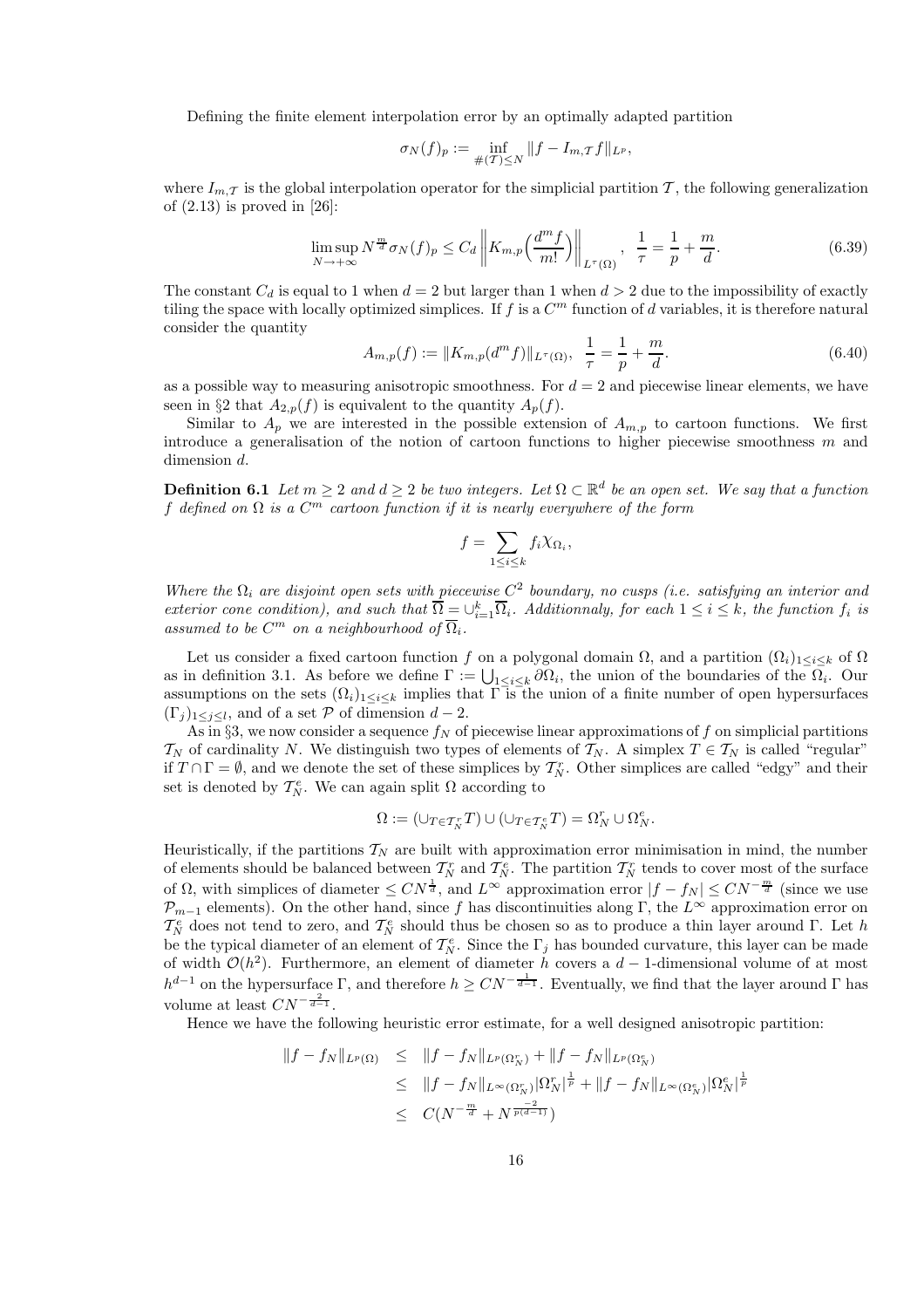This leads us to define a critical exponent

$$
p_c = p_c(m, d) := \frac{2d}{m(d-1)}.
$$

If one measures the error in  $L^p$  norm with  $p > p_c(m, d)$ , then the contribution of the edge neighbourhood  $\Omega_N^e$  dominates, while if  $p < p_c(m, d)$  it is negligible compared to the contribution of the smooth region  $\Omega_N^r$ . For the critical exponent  $p = p_c(m, d)$  the two terms have the same order, which makes the situation more interesting. Note in particular that  $p_c(2, 2) = 2$ , which is consistent with our previous analysis.

For  $p \geq p_c(m, d)$ , we obtain the approximation rate  $N^{-m/d}$  which suggests that approximation results such as (6.39) should also apply to cartoon functions and that the quantity  $A_{m,p}(f)$  should be finite for such functions. We again need to use a regularization approach, for the same reasons as in §3. For a given dimension d, we consider a radial nonnegative function  $\varphi$  of unit integral an supported in the unit ball of  $\mathbb{R}^d$ , and define for  $\delta > 0$ 

$$
\varphi_{\delta}(z) := \frac{1}{\delta^d} \varphi\left(\frac{z}{\delta}\right) \text{ and } f_{\delta} = f * \varphi_{\delta}.
$$
\n(6.41)

With  $\tau$  such that  $\frac{1}{\tau} := \frac{m}{d} + \frac{1}{p}$ , we define

$$
S_p(f) := ||K(d^m f)||_{L^{\tau}(\Omega \backslash \Gamma)} = A_p(f_{|\Omega \backslash \Gamma}),
$$
  
\n
$$
E_p(f) := ||\kappa|^{\frac{m}{2d}}[f]||_{L^{\tau}(\Gamma)},
$$

where  $\kappa$  is the gauss curvature and  $[f]$  the jump of f. We conjecture the following generalization to Theorem 3.2.

Conjecture 6.2 • *If*  $p < p_c$  *then* 

• If 
$$
p = p_c
$$
 then  
\n
$$
\lim_{\delta \to 0} (A_{m,p}(f_{\delta})) = (S_p(f)^{\tau} + CE_p(f)^{\tau})^{1/\tau}.
$$

• *If*  $p > p_c$  *then* 

$$
\lim_{\delta \to 0} \delta^{\frac{1}{p_c} - \frac{1}{p}} A_{m,p}(f_{\delta}) = CE_p(f).
$$

 $\lim_{m \to \infty} A_{m,p}(f_{\delta}) = S_p(f).$ 

*where* C *is a positive constant that depends on*  $\varphi$ ,  $p$ ,  $m$ ,  $d$ .

In the remainder of this section, we give some arguments that justify this conjecture. Given a cartoon function f, we define the sets  $\Omega_{\delta}$ ,  $\Gamma_{\delta}^{0}$ ,  $\Gamma_{\delta}$  and  $\mathcal{P}_{\delta}$  similarly to §3. We need to perform an asymptotic analysis of the integral

$$
\int_{\Omega} K(d^m f_\delta)^\tau = \int_{\Omega_\delta} K(d^m f_\delta)^\tau + \int_{\mathcal{P}_\delta} K(d^m f_\delta)^\tau + \int_{\Gamma_\delta} K(d^m f_\delta)^\tau.
$$
\n(6.42)

As in the proof of Theorem 3.2 the contribution of  $P_{\delta}$  can be proved to be negligible compared with those of  $\Omega_{\delta}$  and  $\Gamma_{\delta}$  as  $\delta \to 0$ . The contribution of  $\Omega_{\delta}$  satisfies

$$
\lim_{\delta \to 0} \int_{\Omega_{\delta}} K(d^m f_{\delta})^{\tau} = \int_{\Omega \setminus \Gamma} K(d^m)^{\tau}.
$$

The main difficulty lies again in the contribution of  $\Gamma_{\delta}$ . This quantity can be computed if one can establish an estimate generalizing (3.25) according to

$$
\left| \delta^{\frac{1}{\tau_c}} K_{m,p}(d^m f_\delta(z)) - |[f](x)| |\kappa(x)|^{\frac{m}{2d}} \Phi_{m,d}(u) \right| \le \omega(\delta)
$$
\n(6.43)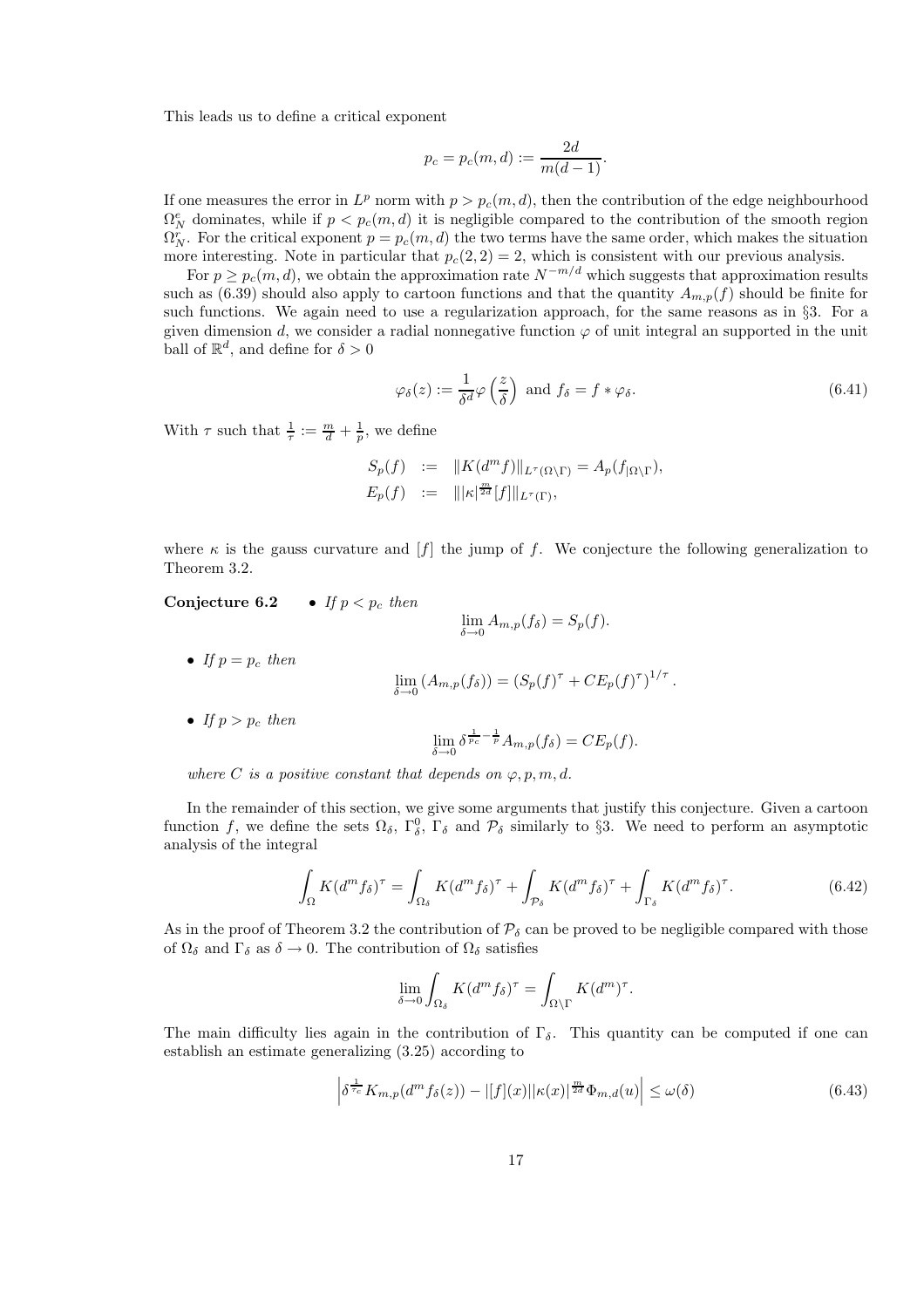where  $\omega(\delta) \to 0$  as  $\delta \to 0$ ,  $x \in \Gamma_0^0$ ,  $u \in [-1,1]$ ,  $z = x + \delta u \mathbf{n}(x)$ , and where the function  $\Phi_{m,d} : [-1,1] \to \mathbb{R}$ only depends on  $m, d$  and  $\varphi$ . If (3.25) holds, we then easily derive that

$$
\lim_{\delta \to 0} \delta^{\frac{\tau}{\tau_c} - 1} \int_{\Gamma_{\delta}} K(d^m f_{\delta})^{\tau} = C \Big( \int_{\Gamma} |\kappa|^{\frac{\tau m}{2d}} |[f]|^{\tau} \Big),
$$

with  $C := \int_{-1}^{1} |\Phi_{m,d}(u)|^{\tau} du$ , which leads to the proof of the conjecture.

We do not have a general proof of  $(3.25)$  for any m, p and d. In the following, we justify its validity in two particular cases for which the explicit expression of  $K_{m,p}$  is known to us: piecewise quadratic in two space dimensions  $(d = 2 \text{ and } m = 3)$  and piecewise linear in any dimension  $(m = 2)$ .

Piecewise quadratic elements in two dimensions For all  $\delta > 0$ ,  $x \in \Gamma_\delta^0$  and  $u \in [-1, 1]$ , let  $\pi_{x,\delta,u} \in \mathbb{P}_3$  be the homogenous cubic polynomial on  $\mathbb{R}^2$  corresponding to  $d^3f_\delta(x + \delta u\mathbf{n}(x))$ . Let also  $\pi_{x,u} \in \mathbb{P}_3$  be the homogenous cubic polynomial on  $\mathbb{R}^2$  defined by

$$
\pi_{x,u}(\lambda \mathbf{n}(x) + \mu \mathbf{t}(x)) = -\lambda (\Phi''(u)\lambda^2 - 3\Phi'(u)\kappa(x)\mu^2)
$$

for all  $(\lambda, \mu) \in \mathbb{R}^2$ , where  $\Phi$  is defined by (3.17). For all  $x \in \Gamma$ , we denote by  $M_{x,\delta}$  the (symmetric) linear map defined by

$$
M_{x,\delta}\mathbf{n}(x) = \delta\mathbf{n}(x)
$$
 and  $M_{x,\delta}\mathbf{t}(x) = \sqrt{\delta}\mathbf{t}(x)$ .

Then, using a reasoning similar to Appendix A, it can be proved that

$$
\|\pi_{x,\delta,u} \circ M_{x,\delta} - [f](x)\pi_{x,u}\| \le \omega(\delta). \tag{6.44}
$$

where  $\lim_{\delta \to 0} \omega(\delta) = 0$  and the function  $\omega$  depends only on f. Furthermore, it is proved in [26] that

$$
K_{3,p}(\mathbf{q}) = C \sqrt[4]{|\operatorname{disc}\mathbf{q}|}
$$

where the positive constant C depends on p and the sign of disc q. Combining this expression with  $(6.44)$ proves the Estimate (6.43) and thus the conjecture in the case  $m = 3$  and  $d = 2$ .

Piecewise linear elements in any dimension. We use the second fundamental form of the discontinuity set Γ in order to evaluate  $d^m f_\delta$  on  $\Gamma_\delta$ . At any point  $x \in \Gamma \setminus \mathcal{P}$  be denote by  $\mathbf{n}(x)$  the unit normal to Γ. Note that since Γ is piecewise  $C^2$ , the map  $x \mapsto \mathbf{n}(x)$  is  $C^1$  on  $\Gamma \setminus \mathcal{P}$ . Furthermore, we define  $T_x\Gamma := \mathbf{n}(x)^\perp$ , the tangent space to  $\Gamma$  at x. In a neighbourhood of  $x \in \Gamma \setminus \mathcal{P}$ , the hypersurface  $\Gamma$  admits a parametrization of the form

$$
u \in T_x \Gamma \mapsto x + u + \lambda(u)\mathbf{n}(x) \in \Gamma \setminus \mathcal{P},
$$

where  $\lambda$  is a scalar valued  $C^2$  function. By definition, the second fundamental form of  $\Gamma$  at the point x is the quadratic form  $\prod_x$  associated to  $d^2\lambda(0)$  which is defined on  $T_x\Gamma \times T_x\Gamma$ . Alternatively, for all  $u, v \in T_x\Gamma$  we have  $\mathcal{I}_x(u, v) := -\langle \partial_u \mathbf{n}, v \rangle$ . The Gauss curvature  $\kappa(x)$  is the determinant of  $\mathcal{I}_x$ , in any orthonormal basis of  $T_x\Gamma$ ,

$$
\kappa(z):=\det \Pi_z.
$$

For example, in two space dimensions the tangent space  $T_x\Gamma$  is one dimensional, and we simply have  $\mathbb{I}_{x}(u, v) = \kappa(x)\langle u, v\rangle$ . Characteristic functions are the simplest type of cartoon functions. In that case, it is possible to establish a simple relation beween the second fundamental form of the edge set and the second derivatives of f in a distributional sense: if  $\Omega' \subset \mathbb{R}^d$  is a domain with smooth boundary  $\Gamma'$  and inward normal **n**, we then have for all  $C^2$  test function  $\psi$  and  $u, v \in \mathbb{R}^d$ 

$$
-\int_{\Omega} \partial_{u,v}^2 \psi = \int_{\Gamma} \langle u, \mathbf{n} \rangle \langle v, \mathbf{n} \rangle (\partial_{\mathbf{n}} \psi - \text{tr}(\Pi)\psi) + \Pi'(u, v)\psi,
$$
(6.45)

where  $\mathbf{I}'_x(u, v)$  is the second fundamental form  $\mathbf{I}_x$  applied to the orthogonal projection of u and v on  $T_x\Gamma$ . The proof of this formula (that generalizes (7.52) which is proved in Appendix A and corresponds to the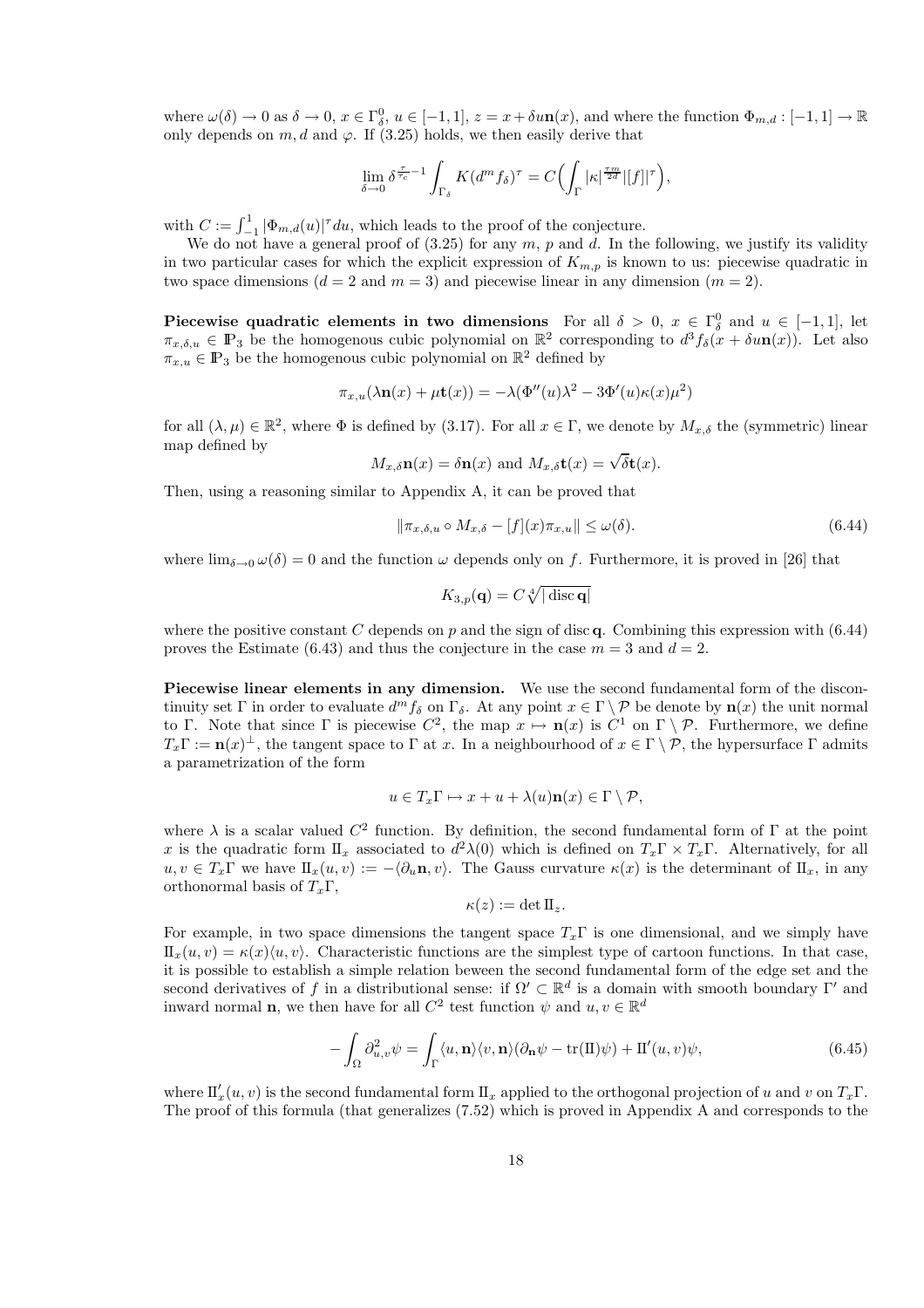two-dimensional case  $d = 2$ ) is given further below. For all  $x \in \Gamma$ , we denote by  $M_{x,\delta}$  the (symmetric) linear map defined by

$$
M_{x,\delta}\mathbf{n}(x) = \delta\mathbf{n}(x)
$$
 and  $M_{x,\delta}\mathbf{t} = \sqrt{\delta}\mathbf{t}$ 

for all  $\mathbf{t} \in T_x\Gamma$ . For all  $\delta > 0$ ,  $x \in \Gamma_0^0$  and  $u \in [-1,1]$ , let  $\pi_{x,\delta,u} \in \mathbb{P}_2$  be the homogenous quadratic polynomial on  $\mathbb{R}^d$  corresponding to  $d^2 \tilde{f}_\delta(x + \delta u \mathbf{n}(x))$ . Let also  $\pi_{x,u} \in \mathbb{P}_2$  be the homogenous quadratic polynomial on  $\mathbb{R}^d$  defined by

$$
\pi_{x,u}(\lambda \mathbf{n}(x) + \mathbf{t}) = \Phi'(u)\lambda^2 - \Phi(u)\Pi_x(\mathbf{t}, \mathbf{t})
$$

for all  $\mathbf{t} \in T_x\Gamma$ , where  $\Phi(x) := \int_{\mathbb{R}^{d-1}} \varphi(x, y) dy$ . Then, using formula (6.45) and a reasonning analogous to the one presented in Appendix A, it can be proved that

$$
\|\pi_{x,\delta,u} \circ M_{x,\delta} - [f](x)\pi_{x,u}\| \le \omega(\delta). \tag{6.46}
$$

where  $\lim_{\delta\to 0} \omega(\delta) = 0$  and the function  $\omega$  depends only on f. Furthermore, it is proved in [26] that

$$
K_{2,p}(\mathbf{q})=C\sqrt[d]{|\det \mathbf{q}|}
$$

where the positive constant C depends on  $d, p$  and the signature of q. Combining this expression with  $(6.46)$  proves the estimate  $(6.43)$  and thus the conjecture in the case  $m = 2$  in any dimension  $d > 1$ .

**Proof of (6.45):** Let P<sub>Γ</sub> be the orthogonal projection onto Γ, and for all  $x \in \Gamma$  let P<sub>x</sub> be the orthogonal projection onto  $T_x\Gamma$ . We define  $U: x \in \Gamma \to P_{\Gamma}(x+u) \in \Gamma$ . If  $||u|| ||\Pi||_{L^{\infty}(\Gamma)} < 1$ , then U is smooth and its differential is given by the following formula

$$
d_x \mathbf{U} = (\mathrm{Id} - \langle u, \mathbf{n}(x') \rangle \Pi_{x'})^{-1} \mathbf{P}_{x'} \in T_{x'} \Gamma
$$

where  $x' = U(x)$ , and  $d_x U : T_x \Gamma \to T_{x'} \Gamma$ . If follows that

$$
\det(d_x \mathbf{U}) = \det(\mathrm{Id} - \langle u, \mathbf{n}(x') \rangle \mathbf{\Pi}_{x'})^{-1} \langle \mathbf{n}(x), \mathbf{n}(x') \rangle = 1 + \langle u, \mathbf{n}(x') \rangle \operatorname{tr}(\mathbf{\Pi}_{x'}) + ||u|| \omega(u).
$$

where  $\lim_{u\to 0} \omega(u) = 0$ . Furthermore, it is easy to show that

$$
|\psi(x+u)-\psi(x')-\langle u,\mathbf{n}(x')\rangle \partial_{\mathbf{n}(x')}f(x')|\leq C||u||^2,
$$

and  $||n(x') - n(x) - \Pi_{x'}(\mathbf{P}_{x'}(u))|| \le ||u|| \omega(u)$ . Combining these results, we obtain

$$
\int_{\Gamma} \psi(x+u)\langle \mathbf{n}(x), v\rangle dx = \int_{\Gamma} \psi(x+u)\langle \mathbf{n}(x), v\rangle \det(d_{x'} \mathbf{U}_{u})^{-1} dx'
$$
\n
$$
= \int_{\Gamma} \langle \mathbf{n}(x'), v\rangle \psi(x') dx' + \int_{\Gamma} \langle \mathbf{n}(x'), v\rangle \langle \mathbf{n}(x'), u\rangle (\partial_{\mathbf{n}(x')} \psi - \text{tr}(\mathbf{I}'_{x}) \psi(x')) + \langle v, \mathbf{I}'_{x}(\mathbf{P}_{x'}(u))\rangle \psi(x') dx' + \|u\| \omega(u).
$$
\nSince  $-\int_{\Omega} \partial_{u,v}^{2} \psi = \lim_{h \to 0} h^{-1} \int_{\Gamma} (\psi(x+hu) - \psi(x)) \langle \mathbf{n}(x), v\rangle dx$ , this concludes the proof.

Remark 6.3 *Similarly to the results presented in* §*4, there is an affine invariance property associated to*  $\kappa$ : if T is an affine transformation of  $\mathbb{R}^d$  with linear part L, and if  $f = \tilde{f} \circ T$ ,  $\tilde{\Gamma} = T(\Gamma)$  and  $\tilde{\kappa}$  is the *Gauss curvature of*  $\tilde{\Gamma}$ *, then one has for any*  $s \geq 0$ *,* 

$$
(\det L)^{\frac{d-1}{d+1}}\int_{\Gamma}|[f]|^s|\kappa|^{\frac{1}{d+1}}=\int_{\tilde{\Gamma}}|[\tilde{f}]|^s|\tilde{\kappa}|^{\frac{1}{d+1}}.
$$

It follows from this observation that when  $p = p_c$ , the contribution of the edges is affine invariant in the *sense that*

$$
E_{p_c}(\tilde{f}) = (\det L)^{\frac{d-1}{d+1}} E_{p_c}(f).
$$

Since one also has  $A_{m,p}(\tilde{f}) = (\det L)^{\frac{d-1}{d+1}} A_{m,p}(f)$  this conforts the conjecture. Let us mention that the  $quantity$   $|\kappa|^{\frac{1}{d+1}}$  *has been used in [28] in order to define surface smoothing operators that are invariant under affine change of coordinates.*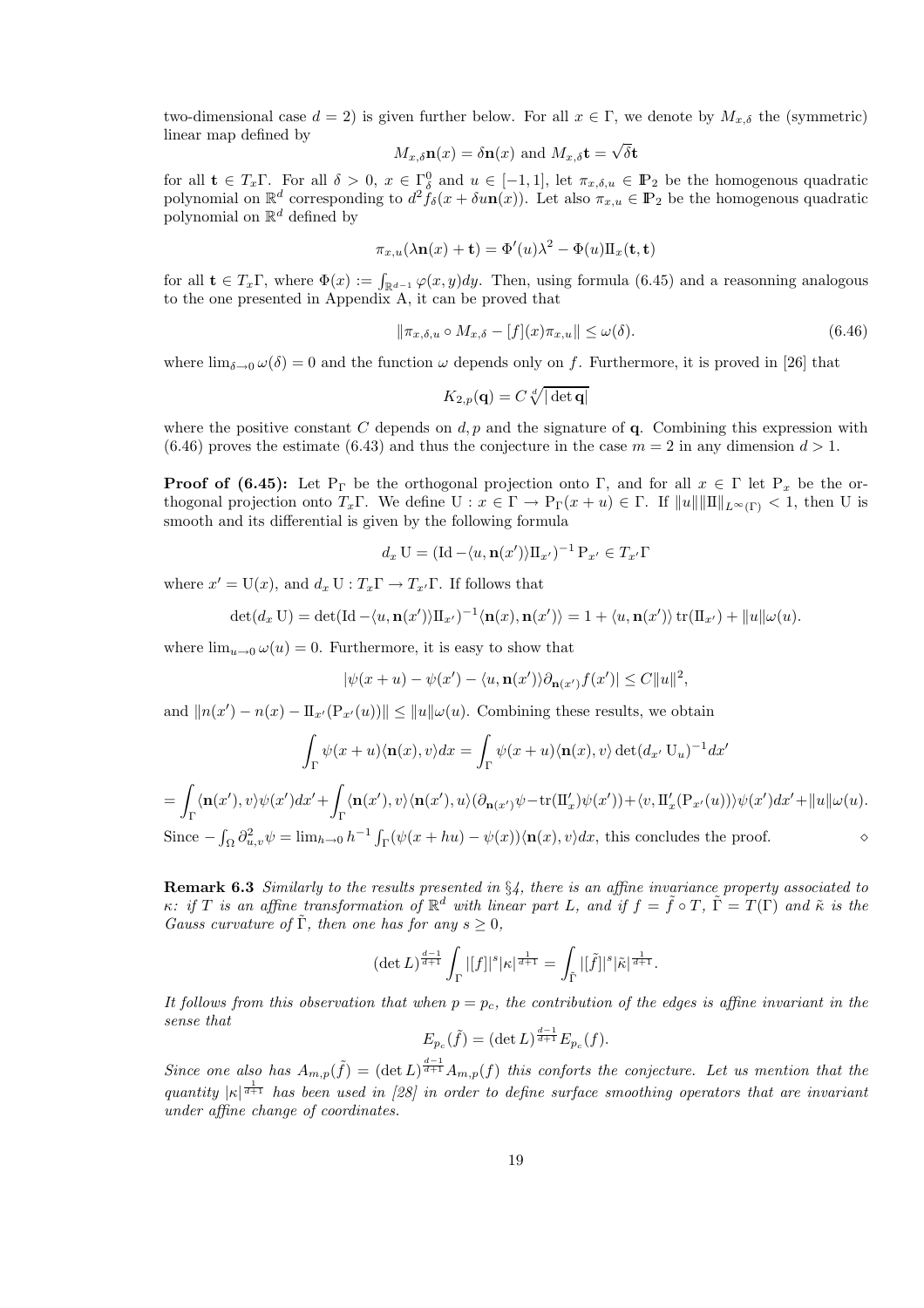#### 7 Conclusion

In this paper we have investigated the quantity  $A_p(f)$  which governs the rate of approximation by anisotropic  $\mathbb{P}_1$  finite elements as a way to describe anisotropic smoothness of functions. This quantity is not a semi-norm due to the presence of the non-linear quantity  $\det(d^2 f)$  and cannot be defined in a straightforward manner for general distributions. We nevertheless have shown that this quantity can be defined for cartoon images with geometrically smooth edges when  $p \leq 2$ . A theoretical issue remains to give a satisfactory meaning to the full class of function for which this quantity is finite.

From a more applied perspective, it could be interesting to investigate the role of  $A_p(f)$  in problems where anisotopic features naturally arise:

- 1. Approximation of PDE's: in the case of one dimensional hyperbolic conservation laws, it was proved in [14] that despite the appearance of discontinuities the solution has high order smoothness in Besov spaces that govern the rate of adaptive approximation by piecewise polynomial. A natural question is to ask wether similar results hold in higher dimension, which corresponds to understanding if  $A_n(f)$  remains bounded despite the appearance of shocks.
- 2. Image processing: as illustrated in §5, the quantity  $A_p(f)$  can easily be discretized and defined for pixelized images. It is therefore tempting to use  $A_2(f)$  in a similar way as the total variation in (1.2), by solving a problem of the form

$$
\min_{g \in BV} \{ A_2(g) ; ||Tg - h||_{L^2} \le \varepsilon \},\tag{7.47}
$$

with the objective of promoting images with piecewise smooth edges. The main difficulty is that  $A_2$  is not a convex functional. One way to solve this difficulty could be to reformulate (7.47) in a bayesian framework as the search of a maximum of an a-posteriori probability distribution (MAP) as an estimator of f. In this framework, we may instead search for a minimal mean-square error estimator (MMSE) and this search can be implemented by stochastic algorithms which does not require the convexity of  $A_2$ , see [25].

# Appendix: proof of the estimates (3.22)-(3.23)-(3.24).

Let  $\Gamma_i$  be one of the pieces of Γ. According to our definition of cartoon functions, there exists an open set  $\Omega'$  with  $C^2$  boundary, and two functions  $s, t \in C^2(\mathbb{R}^2)$  compactly supported such that for  $\delta_0 > 0$  small enough

$$
f = s\chi_{\Omega'} + t \text{ on } \bigcup_{0 < \delta \leq \delta_0} (\Gamma_{j,\delta} + B_\delta),
$$

where  $B_{\delta}$  is the ball of radius  $\delta$  centered at 0. Note that  $\Gamma_j \subset \Gamma' := \partial \Omega'$  and that  $s = [f]$  on  $\Gamma_j$ . In the following, the variables  $x, z$  are always subject to the restriction

$$
x \in \Gamma^0_{j,\delta} \text{ and } z = U_{\delta}(x, u) = x + \delta u \mathbf{n}(x) \text{ where } 0 < \delta \le \delta_0 \text{ and } |u| \le 1,\tag{7.48}
$$

note that  $z \in \Gamma_{j,\delta}$  and  $||x - z|| \leq \delta$ . We therefore have

$$
f_{\delta}(z) = \int_{\Omega'} s(\tilde{x}) \varphi_{\delta}(z - \tilde{x}) d\tilde{x} + t_{\delta}(z),
$$

where  $t_\delta := t * \varphi_\delta$ . The second derivatives of  $t_\delta$  are uniformly bounded, and are therefore negligible in regard of all three estimates (3.22), (3.23)and (3.24), indeed

$$
||d^2t_\delta||_{L^\infty} = ||(d^2t) * \varphi_\delta||_{L^\infty} \le ||d^2t||_{L^\infty} ||\varphi_\delta||_{L^1} = ||d^2t||_{L^\infty} ||\varphi||_{L^1} < \infty.
$$

We now define

$$
I(z,x) := \int_{\Omega'} (s(\tilde{x}) - s(x)) d^2 \varphi_{\delta}(z - \tilde{x}) d\tilde{x} \text{ and } J(z) := \int_{\Omega'} \partial_{u,v}^2 \varphi_{\delta}(z - \tilde{x}) d\tilde{x}
$$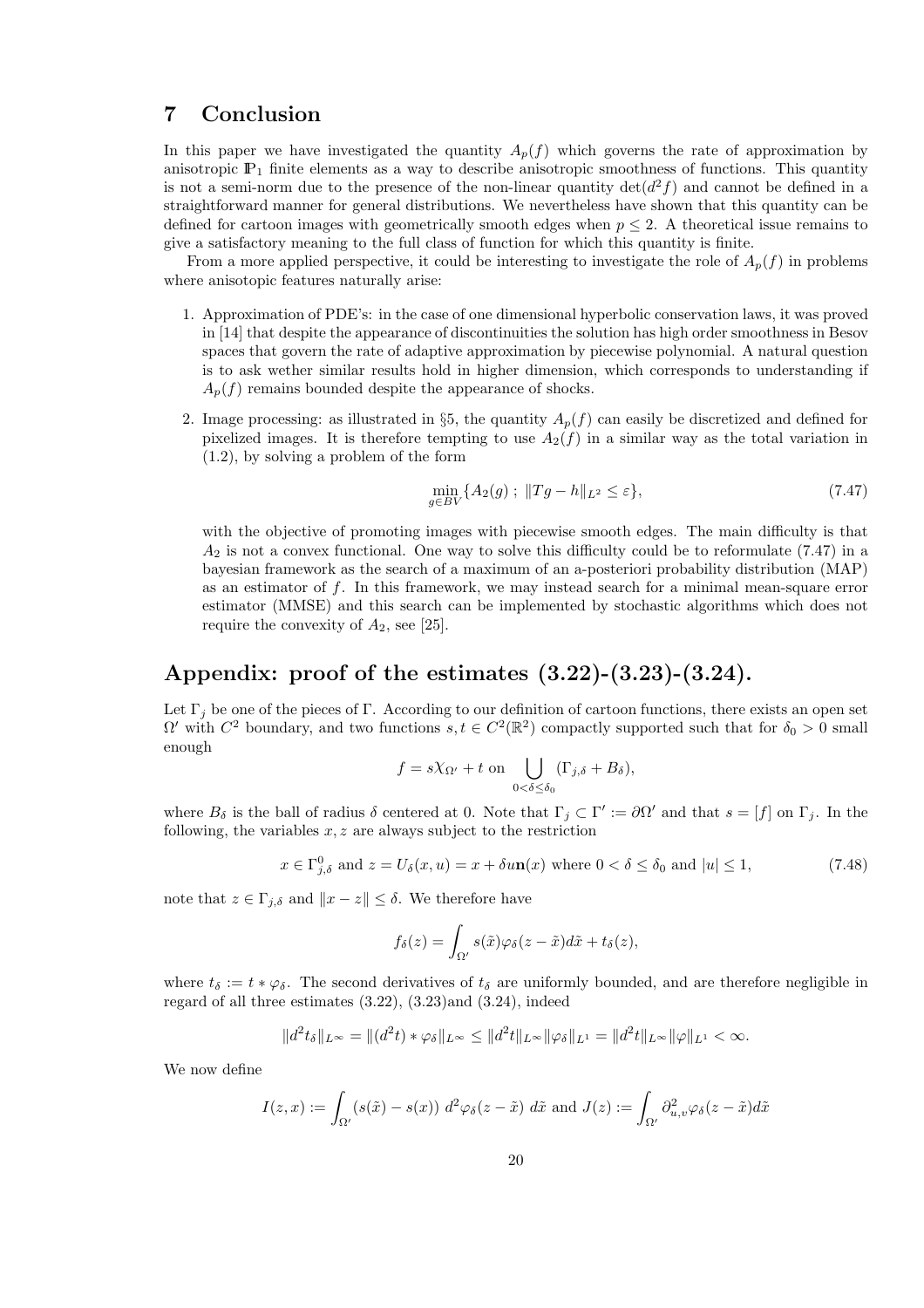so that

$$
d^2f_\delta(z) = d^2t_\delta + I(z, x) + [f](x)J(z).
$$
\n(7.49)

We already know that the contribution of  $d^2 t_\delta$  is negligible. We now prove that the same holds for the contribution of  $I(z, x)$ . Since  $\varphi_{\delta}(z - \tilde{x})$  is non-zero only if  $\|\tilde{x} - z\| \leq \delta$  and therefore  $\|\tilde{x} - x\| \leq 2\delta$ , we have

$$
||I(z,x)|| \le 2\delta ||ds||_{L^{\infty}} ||d^2\varphi_{\delta}||_{L^1} \le 2\delta ||ds||_{L^{\infty}} ||d^2\varphi||_{L^1} \delta^{-2} = C\delta^{-1}.
$$
 (7.50)

This proves that the contribution of  $I(z, x)$  is negligible for the two estimates (3.22) and (3.23). In order to prove that it is also negligible in the estimate (3.24), we need a finer analysis of  $\mathbf{t}(x)^T I(z,x) \mathbf{t}(x)$ . For this purpose we fix a vector u and the pair  $(x, z)$ . We introduce

$$
\Lambda(\tilde{x}) := (s(\tilde{x}) - s(x)) \partial_u \varphi_\delta(z - \tilde{x}) + \partial_u s(\tilde{x}) \varphi_\delta(z - \tilde{x}),
$$

so that by Leibniz rule

$$
(s(\tilde{x}) - s(x)) \partial_{u,u} \varphi_{\delta}(z - \tilde{x}) = \partial_u \Lambda(\tilde{x}) - \partial_{u,u}^2 s(\tilde{x}) \varphi_{\delta}(z - \tilde{x}).
$$

Therefore

$$
u^{T}I(z,x)u = \int_{\Omega'} (\partial_{u}\Lambda(\tilde{x}) - \partial_{u,u}^{2} s(\tilde{x}) \varphi_{\delta}(z - \tilde{x}))d\tilde{x},
$$
  

$$
= \int_{\Gamma'} \Lambda(\tilde{x}) \langle \mathbf{n}(\tilde{x}), u \rangle d\tilde{x} - \int_{\Omega'} \partial_{u,u}^{2} s(\tilde{x}) \varphi_{\delta}(z - \tilde{x})d\tilde{x}.
$$

The second integral clearly satisfies

$$
\left| \int_{\Omega'} \partial_{u,u}^2 s(\tilde{x}) \varphi_\delta(z-\tilde{x}) d\tilde{x} \right| \leq ||d^2 s|| ||\varphi_\delta||_{L^1},
$$

and is therefore bounded independently of  $\delta$ . We estimate the first integral for the special case  $u = \mathbf{t}(x)$ , remarking that  $|\langle \mathbf{n}(\tilde{x}), \mathbf{t}(x)\rangle| \leq C_1 \delta$  on the domain of integration. Therefore

$$
\left| \int_{\Gamma'} \psi(\tilde{x}) \langle \mathbf{n}(\tilde{x}), \mathbf{t}(x) \rangle d\tilde{x} \right| \leq C_1 \delta |\Gamma' \cap B(z, \delta)| ||\Lambda||_{L^{\infty}}.
$$

Clearly  $\Lambda(\tilde{x}) = 0$  if  $||z - \tilde{x}|| \ge \delta$ . If  $||z - \tilde{x}|| \le \delta$  we have

$$
|\Lambda(\tilde{x})| \le (||x - z|| + ||z - \tilde{x}||) ||ds||_{L^{\infty}} ||d\varphi||_{L^{\infty}} \delta^{-3} + ||ds||_{L^{\infty}} ||\varphi||_{L^{\infty}} \delta^{-2} \le C_0 \delta^{-2}
$$
 (7.51)

Since in addition  $|\Gamma' \cap B(z, \delta)| \leq C_2 \delta$ , we finally find that

$$
\left| \int_{\Gamma'} \psi(\tilde{x}) \langle \mathbf{n}(\tilde{x}), \mathbf{t}(x) \rangle d\tilde{x} \right| \leq C_0 C_1 C_2.
$$

We have therefore proved that

$$
|\mathbf{t}(x)^{\mathrm{T}}I(z,x)\mathbf{t}(x)| \leq C,
$$

where the constant C is independent of  $\delta$ , which shows that the contribution of  $I(z, x)$  is negligible in (3.24).

We now analyze the contribution the quantity  $[f]J(z)$  in (7.49). For this purpose, we use an expression of the second derivative of the characteristic function  $\chi_{\Omega'}$  of a smooth set  $\Omega'$  in the distribution sense. We assume without loss of generality that  $\Gamma'$  is parametrized in the trigonometric sense, and therefore that **n** is the inward normal to  $\Omega$ . For all test function  $\psi$ , we have

$$
-\int_{\Omega'} \partial_{u,v}^2 \psi = \int_{\Gamma'} \partial_u \psi \langle v, \mathbf{n} \rangle = \int_{\Gamma'} (\partial_{\mathbf{n}} \psi \langle u, \mathbf{n} \rangle + \partial_{\mathbf{t}} \psi \langle u, \mathbf{t} \rangle) \langle v, \mathbf{n} \rangle
$$

and, by integration by parts,

$$
\int_{\Gamma'} \partial_{\mathbf{t}} \psi \langle u, \mathbf{t} \rangle \langle v, \mathbf{n} \rangle = - \int_{\Gamma'} \psi(\langle u, \kappa \mathbf{n} \rangle \langle v, \mathbf{n} \rangle - \langle u, \mathbf{t} \rangle \langle v, \kappa \mathbf{t} \rangle).
$$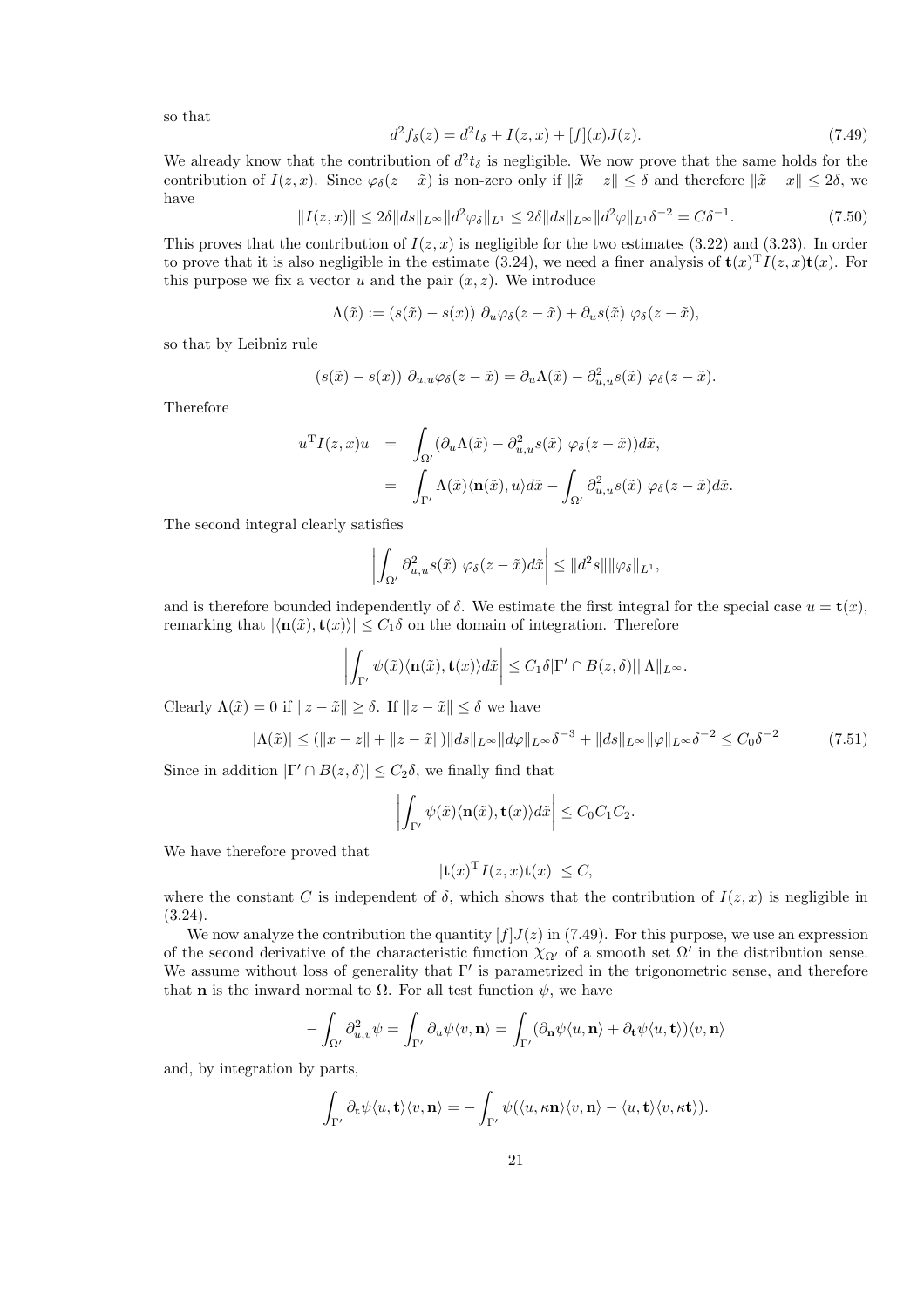Therefore, we have

$$
-\int_{\Omega'} \partial_{u,v}^2 \psi = \int_{\Gamma'} \langle u, \mathbf{n} \rangle \langle v, \mathbf{n} \rangle (\partial_{\mathbf{n}} \psi - \kappa \psi) + \kappa \langle u, \mathbf{t} \rangle \langle v, \mathbf{t} \rangle \psi \tag{7.52}
$$

Applying this formula to  $\psi(\tilde{x}) := \varphi_{\delta}(z - \tilde{x})$  we obtain

$$
-u^{\mathrm{T}}J(z)v = \int_{\Gamma'} \langle u, \mathbf{n}(\tilde{x}) \rangle \langle v, \mathbf{n}(\tilde{x}) \rangle (\partial_{\mathbf{n}} \varphi_{\delta}(z-\tilde{x}) - \kappa(\tilde{x}) \varphi_{\delta}(z-\tilde{x})) + \kappa(\tilde{x}) \langle u, \mathbf{t}(\tilde{x}) \rangle \langle v, \mathbf{t}(\tilde{x}) \rangle \varphi_{\delta}(z-\tilde{x}) d\tilde{x}
$$
(7.53)

Since  $\Gamma_j$  is  $C^2$ , there exists a constant  $C_0$  such that for all  $x_1, x_2 \in \Gamma_j$ , we have

$$
|\langle \mathbf{t}(x_1), \mathbf{n}(x_2) \rangle| \leq C_0 ||x_1 - x_2||,
$$

and

$$
|1 - \langle \mathbf{n}(x_1), \mathbf{n}(x_2) \rangle| = |1 - \langle \mathbf{t}(x_1), \mathbf{t}(x_2) \rangle| \le C_0 ||x_1 - x_2||^2
$$

We finally remark that  $|\Gamma' \cap B(z, \delta)| \leq C_1 \delta$ , and that  $\|\varphi_{\delta}\|_{L^{\infty}} \leq \|\varphi\|_{L^{\infty}} \delta^{-1}$  and  $\|\partial_{\mathbf{n}} \varphi_{\delta}\|_{L^{\infty}} \leq \|d\varphi\|_{L^{\infty}} \delta^{-3}$ .

Taking the vectors  $\mathbf{t}(x)$  or  $\mathbf{n}(x)$  as possible values of u and v in (7.53) and using the above remarks, we obtain the estimates

$$
\left| \mathbf{n}(x)^{\mathrm{T}} J(z) \mathbf{n}(x) + \int_{\Gamma'} \partial_{\mathbf{n}} \varphi_{\delta}(z - \tilde{x}) d\tilde{x} \right| \leq C \delta^{-1}, \tag{7.54}
$$

$$
|\mathbf{t}(x)^{\mathrm{T}}J(z)\mathbf{n}(x)| \leq C\delta^{-1}, \tag{7.55}
$$

.

$$
\left| \mathbf{t}(x)^{\mathrm{T}} J(z) \mathbf{t}(x) + \int_{\Gamma'} \kappa(\tilde{x}) \varphi_{\delta}(z - \tilde{x}) d\tilde{x} \right| \leq C, \tag{7.56}
$$

where the constant C depends only on f. In view of  $(7.49)$  We can immediately derive estimate  $(3.23)$ from (7.56).

In order to derive the estimate (3.24) from (7.56), we first introduce  $\omega$  be the modulus of continuity of  $\kappa$  on  $\Gamma_i$ ,

$$
\omega(\delta) := \sup_{x_1, x_2 \in \Gamma_j; \|x_1 - x_2\| \le \delta} |\kappa(x_1) - \kappa(x_2)|.
$$

Therefore

$$
\left|\mathbf{t}(x)^{\mathrm{T}}J(z)\mathbf{t}(x)+\int_{\Gamma'}\kappa(\tilde{x})\varphi_{\delta}(z-\tilde{x})d\tilde{x}\right|\leq\left|\mathbf{t}(x)^{\mathrm{T}}J(z)\mathbf{t}(x)+\kappa(x)\int_{\Gamma'}\varphi_{\delta}(z-\tilde{x})d\tilde{x}\right|+C\omega(\delta)\delta^{-1}.
$$

We now claim that

$$
\left| \int_{\Gamma} \varphi_{\delta}(z - \tilde{x}) d\tilde{x} - \delta^{-1} \Phi(u) \right| \le C, \tag{7.57}
$$

holds with C independent of  $\delta$  which implies the validity of (3.24). In order to prove (7.57), we use a local parametrization of  $\Gamma'$ : let  $\lambda : \mathbb{R} \to \mathbb{R}$  be such that for h small enough we have,  $x + ht(x) + \lambda(h)\mathbf{n}(x) \in \Gamma$ . Note that we have  $|\lambda(h)| \leq C_0 h^2$  and  $|\lambda'(h)| \leq C_0 h$  for h small enough. Then for  $\delta$  small enough,

$$
\left| \int_{\Gamma'} \varphi_{\delta}(z - \tilde{x}) d\tilde{x} - \delta^{-1} \Phi(u) \right| \leq \left| \int_{\mathbb{R}} \varphi_{\delta}(h\mathbf{t}(x) + \delta(u - \lambda(h)) \mathbf{n}(x)) \sqrt{1 + \lambda'^2} dh - \int_{T_x \Gamma} \varphi_{\delta}(h\mathbf{t}(x) + \delta u \mathbf{n}(x)) dh \right|
$$
  

$$
\leq C\delta(\|\varphi_{\delta}\|_{L^{\infty}} (\sqrt{1 + (C_0 \delta)^2} - 1) + \|d\varphi_{\delta}\|_{L^{\infty}} C_0 \delta^2) \leq C\delta
$$

Finally, we can derive the estimate  $(3.22)$  from  $(7.55)$  using the inequality

$$
\left| \int_{\Gamma} \partial_{\mathbf{n}} \varphi_{\delta}(z - \tilde{x}) d\tilde{x} + \delta^{-2} \Phi'(u) \right| \le C \delta^{-1}
$$
\n(7.58)

which proof is very similar to the one of (7.57), using that  $\|\mathbf{n}(x_1)-\mathbf{n}(x_2)\| \leq C||x_1-x_2||$  for all  $x_1, x_2 \in \Gamma_j$ .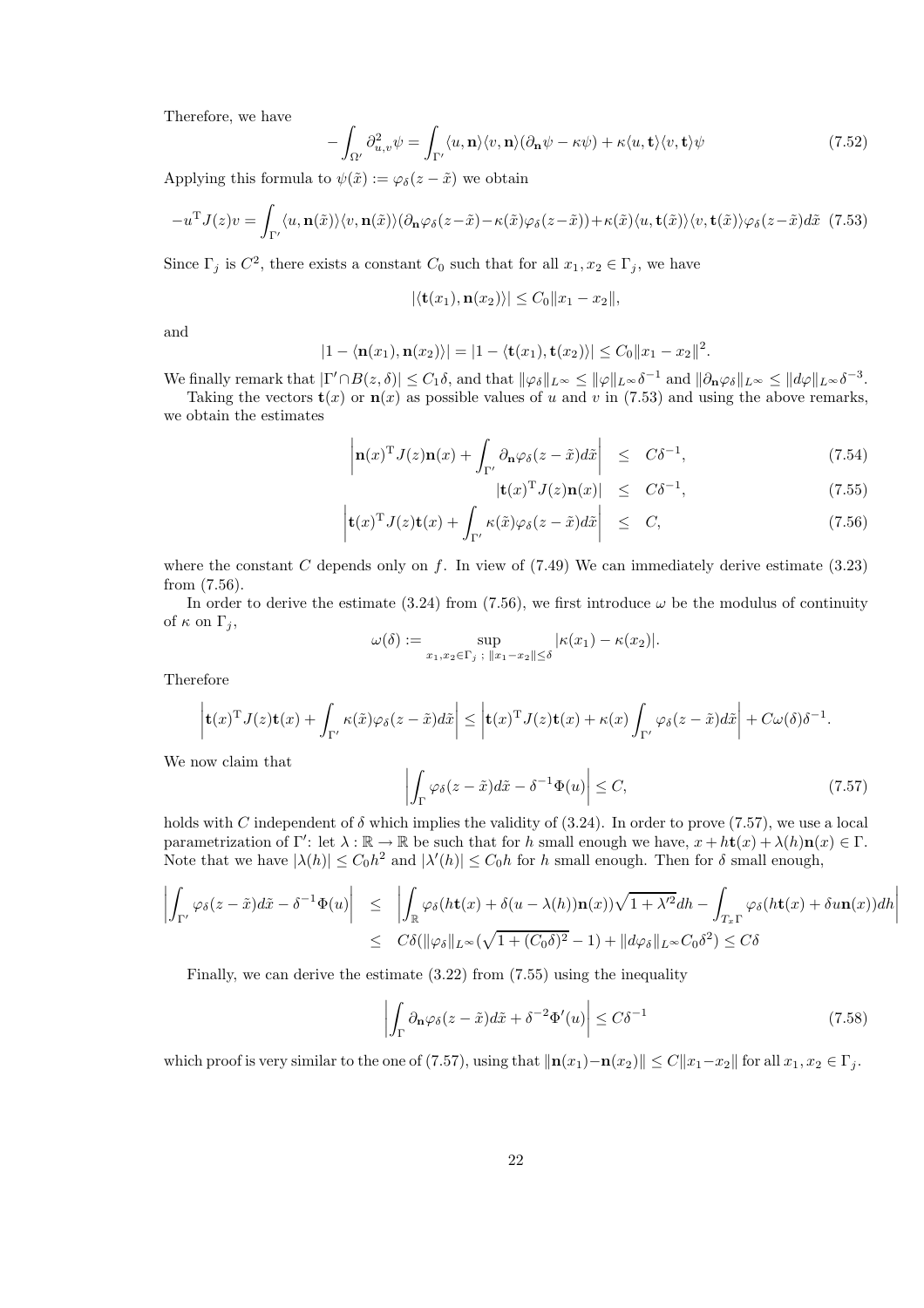#### References

- [1] D. Alani, A. Averbuch and S. Deckel, *Image coding with geometric wavelets*, IEEE transactions on image processing, 16, no1, 69-77, 2007.
- [2] F. Arandiga, A. Cohen, R. Donat, N. Dyn and B. Matei, *Approximation of piecewise smooth images by edge-adapted techniques*, Appl. Comp. Harm. Anal. 24, 225–250, 2008.
- [3] V. Babenko, Y. Babenko, A. Ligun and A. Shumeiko, *On Asymptotical Behavior of the Optimal Linear Spline Interpolation Error of* C <sup>2</sup> *Functions*, East J. Approx. 12(1), 71–101, 2006.
- [4] Y. Babenko, *Asymptotically Optimal Triangulations and Exact Asymptotics for the Optimal L<sup>2</sup>-Error for Linear Spline Interpolation of* C <sup>2</sup> *Functions*, preprint.
- [5] E. Candes and D. L. Donoho, *Curvelets and curvilinear integrals*, J. Approx. Theory. 113, 59–90, 2000.
- [6] F. Cao, *Geometric curve evolution and image processing*, Lecture Notes in Mathematics, Springer, 2003.
- [7] L. Chen, P. Sun and J. Xu, *Optimal anisotropic meshes for minimizing interpolation error in* L p  *norm*, Math. of Comp. 76, 179–204, 2007.
- [8] A. Cohen, *Numerical analysis of wavelet methods*, Elsevier, 2003.
- [9] A. Cohen, W. Dahmen, I. Daubechies, and R. DeVore, *Tree approximation and optimal encoding*, Appl. Comp. Harm. Anal. 11, pp. 192-226, 2001.
- [10] A. Cohen, W. Dahmen, I. Daubechies and R. DeVore, *Harmonic analysis of the space BV*, Rev. Mat. Iberoamericana 19, 235-262, 2003.
- [11] A. Cohen, R. DeVore, P. Petrushev, and H. Xu, *Nonlinear approximation and the space* BV( $\mathbb{R}^2$ ), Amer. J. Math. 121, 587-628, 1999.
- [12] R. DeVore, *Nonlinear approximation*, Acta Numerica, 7, 51-150, 1998.
- [13] R. DeVore, G. Petrova and P. Wojtactzyck, *Anisotropic Smoothness via Level Sets*, Comm. Pure and Applied Math. 61, 1264-1297, 2008.
- [14] R. DeVore and B. Lucier, *High order regularity for conservation laws*, Indiana Math., 413-430, 1990.
- [15] R. DeVore and G. Lorentz, *Constructive approximation*, Springer Grundlehren, Vol. 303, 1993.
- [16] S. Dekel and D. Leviathan, *Adaptive multivariate approximation using binary space partitions and geometric wavelets*, SIAM Journal on Numerical Analysis 43, 707–732, 2005.
- [17] D. Donoho, *Unconditional bases are optimal bases for data compression and statistical estimation.* Appl. Comp. Harm. Anal. 1, 100-115, 1993.
- [18] D. Donoho, I. Johnstone, G. Kerkyacharian and D. Picard, *Wavelet shrinkage: Asymptotia.* J. Roy. Stat. Soc. B 57, 301-369, 1995.
- [19] L.C. Evans and R.F. Gariepy, *Measure Theory and Fine Properties of Functions*, CRC Press, 1992.
- [20] E. Fatemi, S. Osher and L. Rudin, *Non linear total variation based noise removal algorithms*, Physica D 60, 259-268, 1992
- [21] E. Godlewski and P.A. Raviart *Numerical approximation of hyperbolic systems of conservation laws*, Applied Mathematical Sciences 118, Springer-Verlag, New-York, 1996.
- [22] B. Karaivanov and P. Petrushev, *Nonlinear piecewise polynomial approximation beyond Besov spaces*, Appl. Comput. Harmon. Anal. 15, 177-223, 2003.